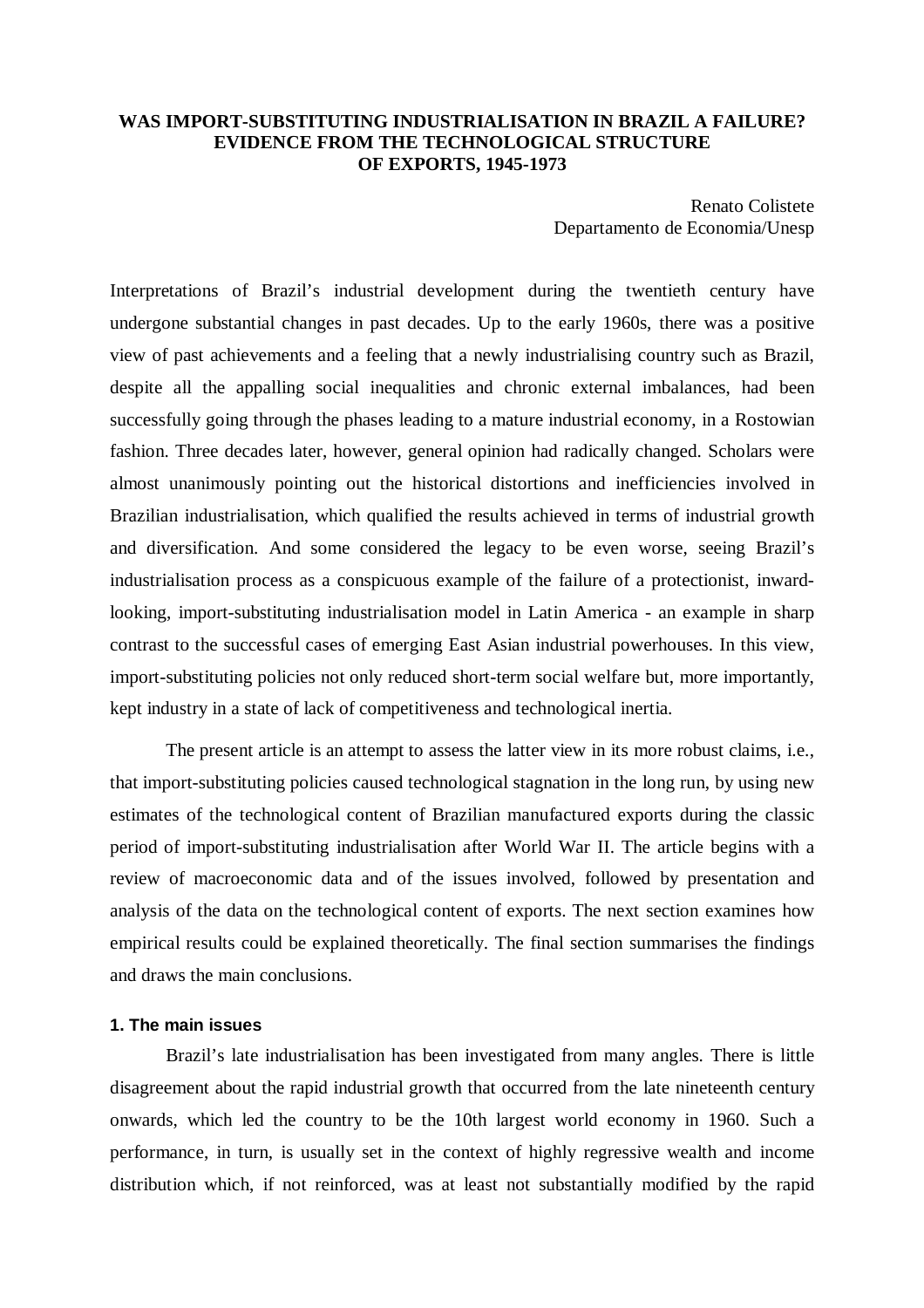industrialisation process during the twentieth century. Similarly, another drawback associated with Brazilian industrialisation is its lack of technological dynamism, despite noticeable economic growth. Indeed, recent scholarship has emphasised the negative impacts of importsubstituting policies, in which technological innovation is usually presumed to be virtually absent. From this point of view, economic historians have reassessed Brazil's industrialisation by seeing it as an artificial process, which relied on trade protection, subsidies, and distortive state intervention.

The following section contains data which illustrates the historical record of industrial growth and its features in post-war Brazil. This is complemented by a summary of the view which addresses the negative impact of import-substituting policies on the manufacturing industry. The aim is to identify the main hypotheses about the link between those policies and the predicted effects on technological performance.

#### *Growth and distortions*

Viewed from a long-term perspective, the Brazilian historical experience in the twentieth century represents a classic example of profound economic and social change brought about by a rapid process of industrialisation. In 1900, Brazil was only ranked third in Latin America after Mexico and Argentina (22nd in the world) in terms of GDP (Gross Domestic Product). Fifty years later, Brazil had already become the largest Latin American economy (11th in the world). By 1973, the Brazilian economy was consolidated as the biggest in Latin America and ranked among the major economies in the world (10th in the world), with the average growth of GDP between 1945 and 1973 achieving 6.7 per annum.<sup>1</sup>

The rise of the Brazilian economy in the twentieth century was largely a result of a substantial expansion of industry. The average growth of industrial output between 1945 and 1973 reached 9.1 per annum.2 This performance led to major structural changes as measured by sectoral shares of GDP. The industrial sector increased its share of the country's total output from 14.0 per cent in 1910 to 20.8 per cent in 1940 and 35.8 per cent in 1970. As can be seen from Table 1 below, this increase in industry's relative share of national output took place at the expense of agriculture, which witnessed a reduction in its share from 35.8 per cent in 1910 to 25.0 per cent in 1940 and 11.5 per cent in 1970.

<sup>1</sup> Data from Maddison, *Monitoring*, pp. 180-92.

<sup>&</sup>lt;sup>2</sup> Calculated from Zerkowski and Veloso, 'Seis décadas', pp. 337-8.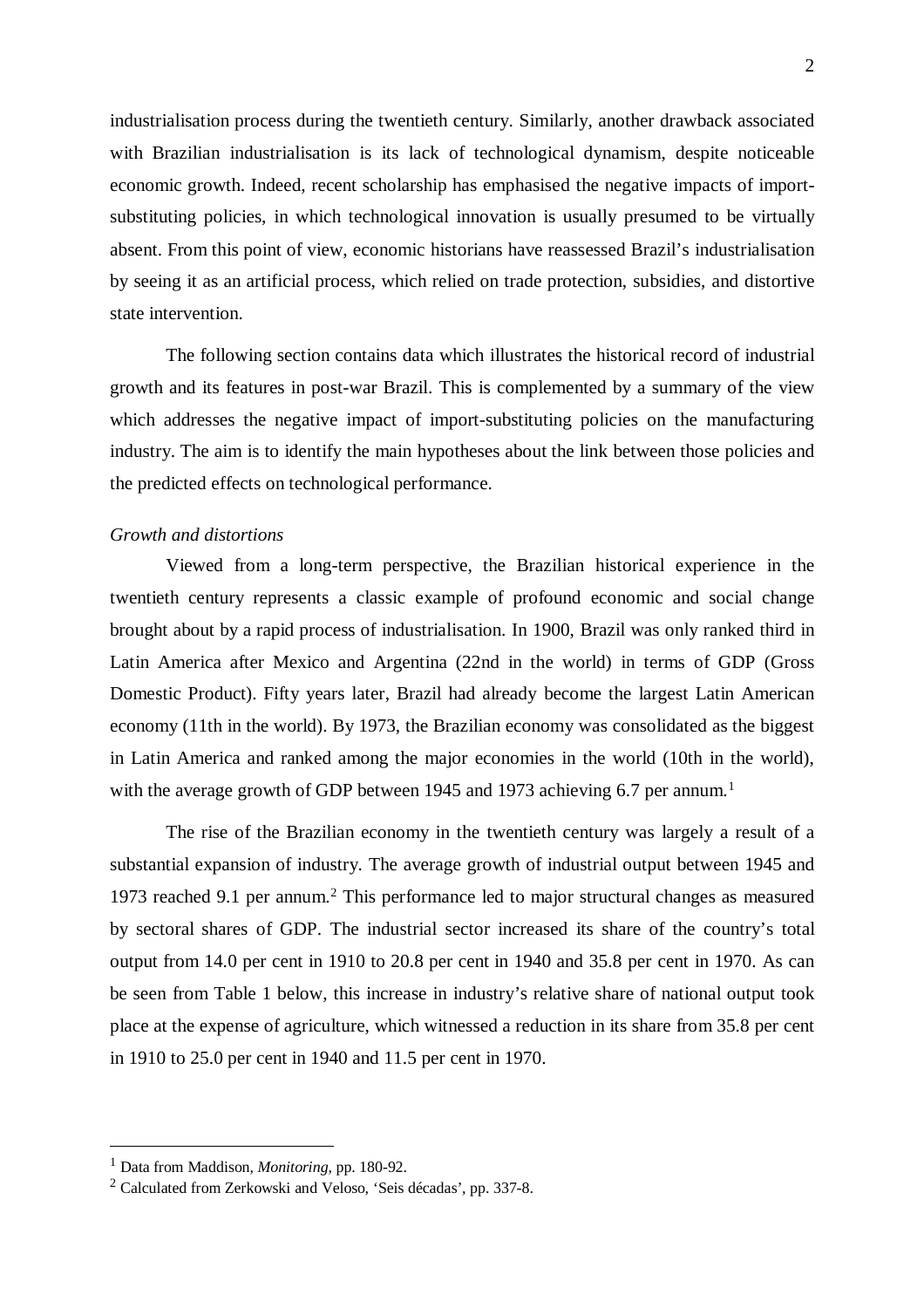| Year | Agriculture | Industry | <i>Services</i> |  |
|------|-------------|----------|-----------------|--|
| 1910 | 35.8        | 14.0     | 50.2            |  |
| 1920 | 31.9        | 17.1     | 50.9            |  |
| 1930 | 30.6        | 16.5     | 52.9            |  |
| 1940 | 25.0        | 20.8     | 54.2            |  |
| 1950 | 24.3        | 24.1     | 51.6            |  |
| 1960 | 17.8        | 32.2     | 50.0            |  |
| 1970 | 11.5        | 35.8     | 52.6            |  |
|      |             |          |                 |  |

*Table 1*. Sectoral shares of GDP, 1910-70 (per cent)

*Note*: GDP at factor prices.

*Source*: Abreu and Verner, *Long-term*, p. 26.

The magnitude of industrial change can also be seen from the structural transformation from traditional to non-traditional industries; the latter understood as more sophisticated, requiring manufacturing activities in terms of labour skills and technology. This is a rather rough classification, since it arbitrarily puts together activities which may have quite different levels of skills and technology. For a while, however, this taxonomy can be useful as a first approximation of the changes in industrial structure and a more accurate picture will be presented in section 2. The share of non-traditional industries so defined grew from 29.0 per cent of a proxy of total value added in the manufacturing industry in 1939, to 58.4 per cent in 1975, as shown by Table 2. New manufacturing activities such as metallurgy, mechanical, transport materials and chemicals grew rapidly between 1939 and 1975. By contrast, traditional manufacturing industries, established back in the nineteenth century, experienced a sharp relative decline, the most noticeable case being that of the textile industry, which saw a reduction in its relative share of the country's manufacturing value added from 21.8 per cent in 1939 to 6.1 per cent in 1975.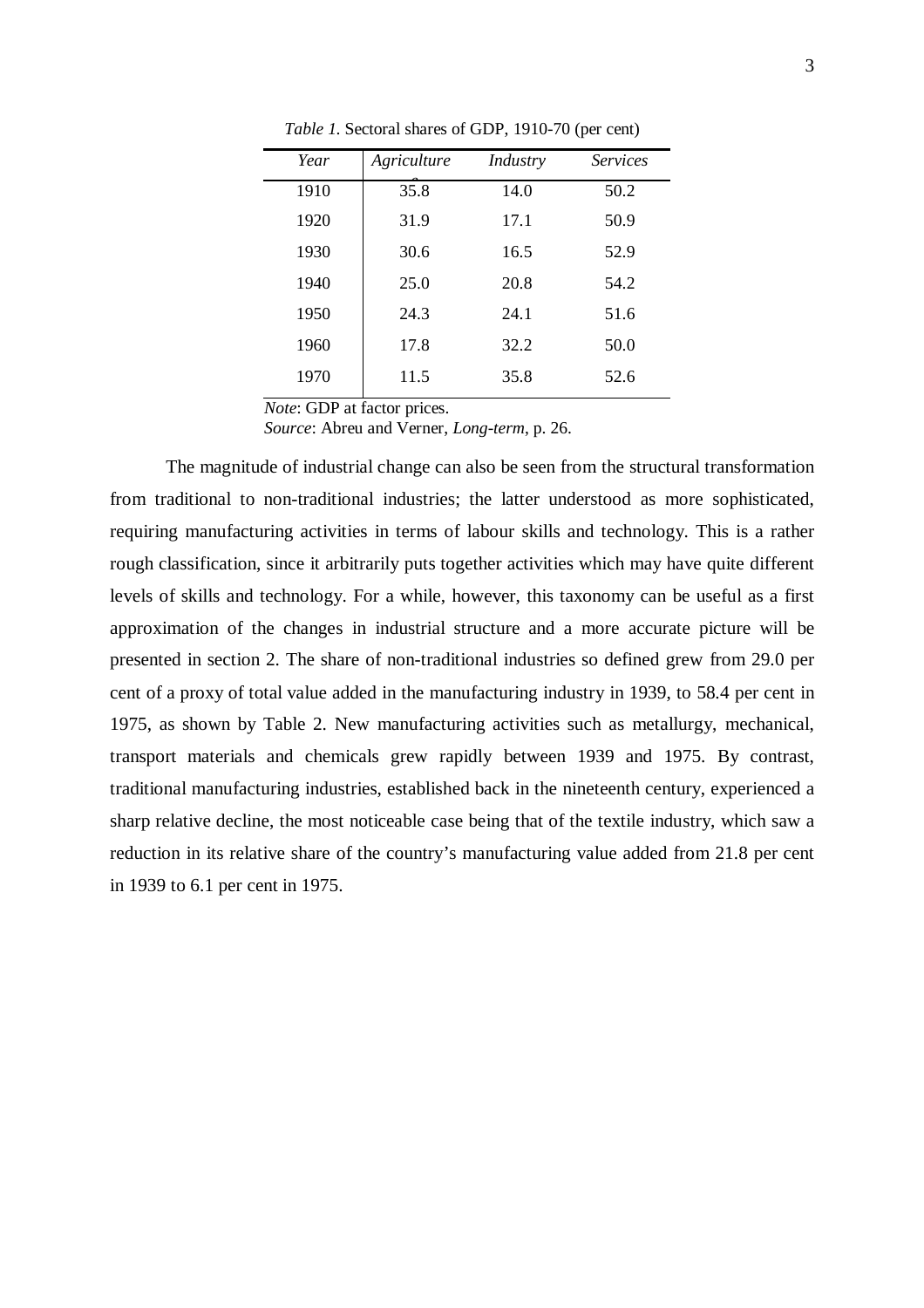| Industry                                | 1939  | 1949  | 1959  | 1970  | 1975  |
|-----------------------------------------|-------|-------|-------|-------|-------|
| Manufacturing industry                  | 100.0 | 100.0 | 100.0 | 100.0 | 100.0 |
| Total non-traditional                   | 29.0  | 32.8  | 47.4  | 53.8  | 58.4  |
| products                                |       |       |       |       |       |
| Metallurgical                           | 7.5   | 9.4   | 11.8  | 11.6  | 12.6  |
| Mechanical                              |       | 2.1   | 3.4   | 7.1   | 10.3  |
| Electrical materials                    | 5.4   | 1.6   | 4.0   | 5.4   | 5.8   |
| Transport materials                     |       | 2.2   | 7.6   | 8.0   | 6.4   |
| Chemicals                               | 6.6   | 5.3   | 8.6   | 10.0  | 12.0  |
| Pharmaceutical products                 | 2.7   | 2.8   | 2.5   | 3.4   | 2.6   |
| Paper                                   | 1.5   | 2.2   | 3.0   | 2.6   | 2.5   |
| Non-metallic mineral                    | 5.3   | 7.1   | 6.6   | 5.9   | 6.2   |
| products                                |       |       |       |       |       |
| Total traditional products              | 71.0  | 67.2  | 52.6  | 46.2  | 41.6  |
| Textile                                 | 21.8  | 19.6  | 12.0  | 9.3   | 6.1   |
| Food products                           | 23.3  | 20.5  | 16.4  | 13.5  | 11.3  |
| Other traditional products <sup>b</sup> | 25.9  | 27.1  | 24.2  | 23.4  | 24.1  |

*Table 2.* Distribution of value added ( $\text{prox}_{y}$ <sup>a</sup> of non-traditional and traditional products in the manufacturing industry, Brazil, 1939-1975

*Source*: IBGE, *Estatísticas históricas*, p. 386.

*Notes*:

(a) *valor da transformação industrial*, used as a proxy to the industrial value added: see, IBGE, *Estatísticas históricas*, p. 370.

(b) other traditional products include wood, furniture, rubber, leather, perfumes, soaps and candles, clothing and footwear, beverages, tobacco, printing and publishing, and miscellaneous.

The rapid industrial growth and structural change in Brazil outlined so far were stimulated by a diversified mix of economic policies, which included multiple exchange rates, quantitative import restrictions, foreign exchange controls, tariffs, and fiscal and credit subsidies. Initially, these tools were often a product of balance-of-payment crises and attempts to achieve external balance. From the mid-twentieth century, however, promoting manufacturing activities also became an explicit economic policy target by successive governments. Restrictive licenses for imports, along with an overvalued exchange rate (1947- 1953), multiple exchange rates (1953-1964) and tariffs (from 1957) were often devised to reduce industrial imports in favour of domestic production. Local companies could also resort to legislation entitled 'similar domestic production' (*Lei do Similar*) which allowed them to apply for the prohibition of imports of a specific product, and to supply it domestically. Perhaps the best illustration of these trends in the post-World War II era was the massive programme of subsidy, credit, market reserve and foreign exchange benefits adopted in favour of the motor industry and intermediate goods, the Targets Plan (*Plano de Metas*), between 1956 and 1960. The Targets Plan was particularly successful in its aim of setting up industries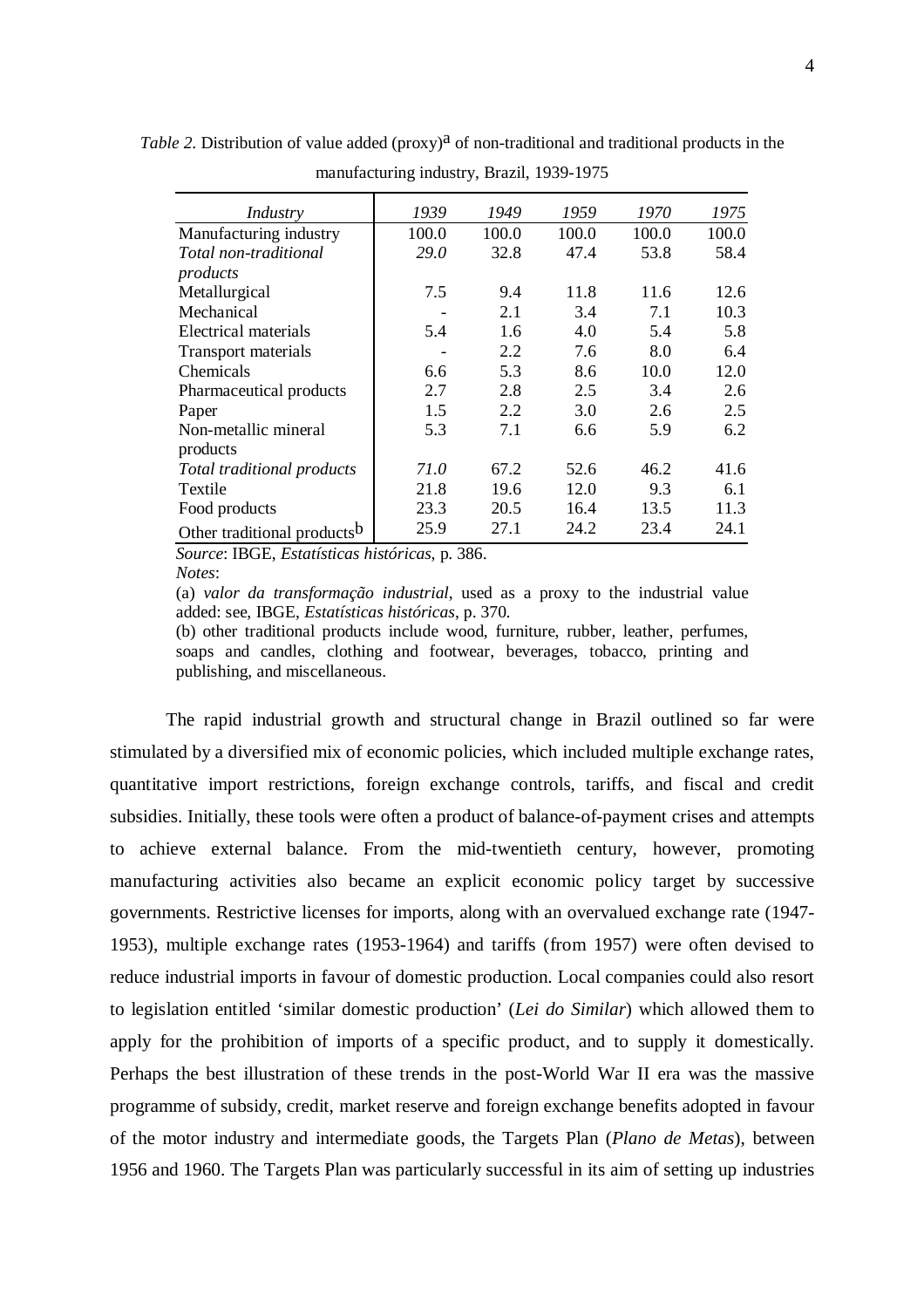- parts and motor vehicles - with strong forward and backward linkages and externalities, which acted as powerful incentives for developing more diversified and sophisticated manufacturing activities.3

Despite the myriad policy tools adopted in Brazil after World War II, the *rationale* behind the tool was already relatively clear in the 1950s. Protection of industry should be kept at a high level, both to redress balance-of-payments imbalances and to foster import substitution of all ranges of goods which could be replaced by those of domestic production. Estimates of trade protection in the manufacturing industry can be seen in Table 3 below.

| Industries                                                             | <b>Brazil</b> b | $EEC^C$ |
|------------------------------------------------------------------------|-----------------|---------|
| Manufacturing industry (97 products) <sup>d</sup>                      | 165             | 17      |
| Non-metallic mineral products (2 products)                             | 33              | 10      |
| Metallurgy (12 products)                                               | 79              | 7       |
| Machinery (20 products)                                                | 73              | 11      |
| Electrical materials (10 products)                                     | 302             | 17      |
| Transport materials (10 products)                                      | 170             | 17      |
| Furniture (1 product)                                                  | 336             | 18      |
| Paper and products (1 product)                                         | 36              | 6       |
| Rubber products (2 products)                                           | 106             | 21      |
| Leather products (1 product)                                           | 336             | 19      |
| Chemicals (13 products)                                                | 109             | 11      |
| Perfumes and soaps (1 product)                                         | 325             | 19      |
| Textiles (4 products)                                                  | 248             | 9       |
| Clothing and footwear (3 products)                                     | 345             | 21      |
| Food products (16 products)                                            | 238             | 37      |
| Beverages (1 product)                                                  | 346             | 13      |
| Course Mesoria Dretectionian' Annoy III Industries reclessified by the |                 |         |

*Table 3*. Nominal protection in the manufacturing industry, Brazil and European Economic Community, c. 1960 (per cent)<sup>a</sup>

*Source*: Macario, 'Protectionism', Annex III. Industries reclassified by the author. *Notes*:

- a *Ad valorem* incidence of duties and charges in Brazil and EEC. Products included are 'the most representative of the production and trade of the countries concerned', Macario, 'Protectionism', p. 74.
- b Duties and changes in March 1962.
- c Duties and charges c. 1960.
- d Manufacturing industry averages are weighted by the number of products in each group.

As Table 3 shows, by the early 1960s, nominal protection (measured by charges and duties on imports) in Brazil was very high, as well as being indiscriminate, with an average of 165 per cent over import prices in the manufacturing industry, compared to an average of 17

<sup>3</sup> Shapiro, *Engines*.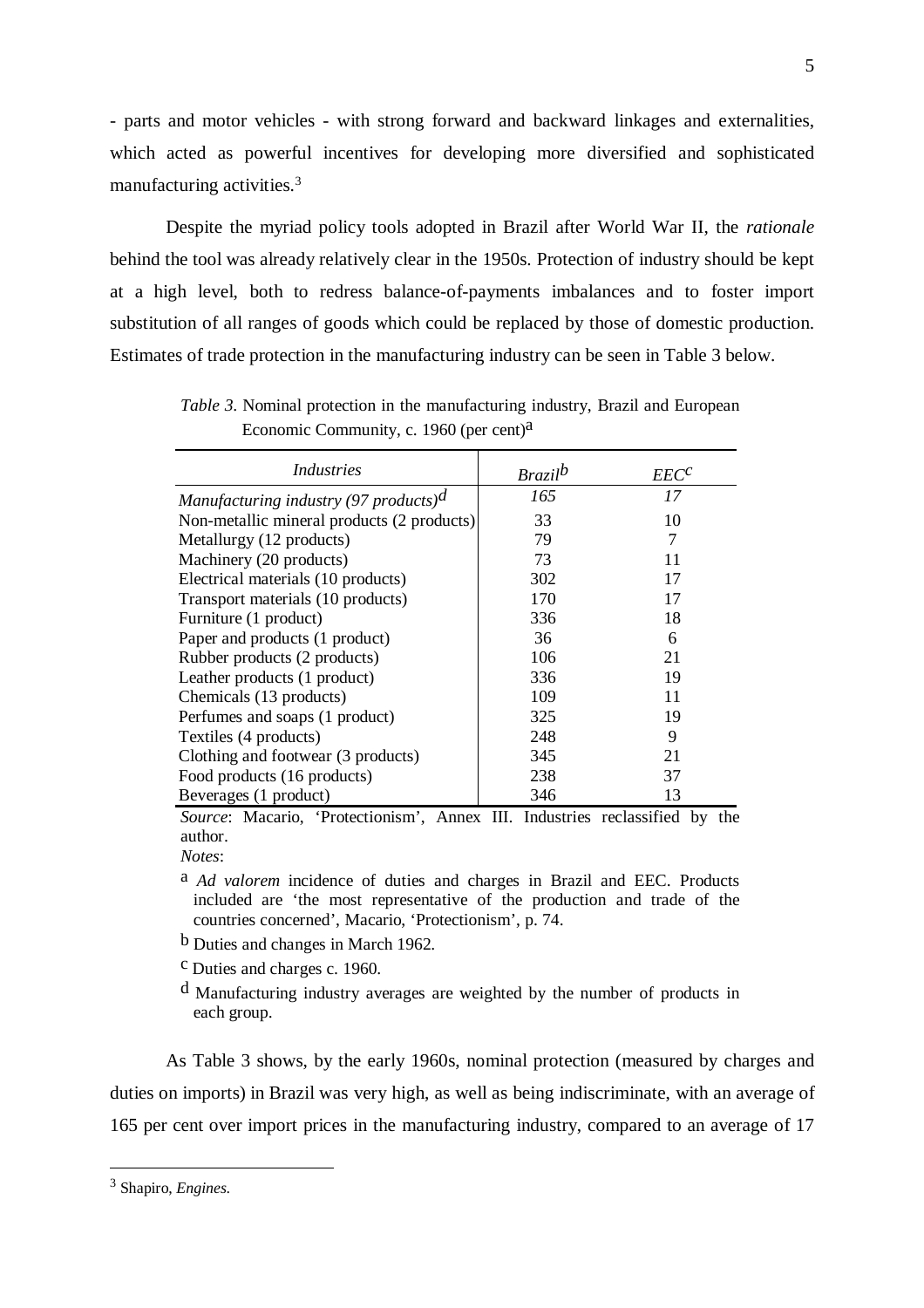per cent in the European Economic Community (EEC). Two features can be stressed regarding specific classes of products. Long-established industries, such as the textile industry, enjoyed particularly high protection rate (248 per cent over import prices) and defied the logic of infant industry, which commended only a transitory period of protection for new industries, before being left to compete with imports. This pattern is also evident in other nondurable consumer goods industries: for example, food products, with an average of 238 per cent over import prices.

Also, modern industries benefited from exceptionally high trade protection, even though well-established foreign companies had a substantial share in these new branches of the manufacturing industry.<sup>4</sup> A case in point was the production of electrical consumer goods and motor vehicles, in which the incidence of duties and charges on imports was over 300 per cent.5 The logic of the protection policy was also apparent in the industries with relatively lower levels of nominal protection, such as metallurgy and machinery (79 and 73 per cent, respectively), since their duties and charges too were quite high by international standards (compared to the EEC, for example).

These trends shown by data on nominal protection are confirmed by estimates of effective protection; that is, with value added taken into account, along with final prices, for calculating trade protection. In fact, there is evidence that the effective rates of protection were even greater than nominal rates in Brazil's manufacturing industry. Again, the most favoured industries were those which were already mature in the 1960s. In 1966, for example, estimated nominal protection was 101 per cent, whereas effective protection rates reached 136 per cent for rubber products. Likewise, nominal protection was 181 per cent and effective protection 379 per cent for textiles, and 226 per cent and 337 per cent for clothing, respectively. Estimates for the manufacturing sector as a whole also indicated differences between nominal and effective rates of protection, at 96 per cent and 113 per cent, respectively. In 1954, the same indicators for the manufacturing sector in Norway, another developing country included in the sample, were just 8 per cent.<sup>6</sup>

The effects of high protection were clearly perceived as far back as the heyday of import substituting industrialisation. Early in the 1960s, for example, the Economic Commission for Latin America (ECLA) published a thorough study by one of its economists,

 $<sup>4</sup>$  [quote data on shares.]</sup>

<sup>5</sup> Macario, 'Protectionism', Annex III.

<sup>6</sup> Balassa, 'Nominal', table 3.1, p. 54; Bergsman and Malan, 'Structure', table 6.6, p. 120.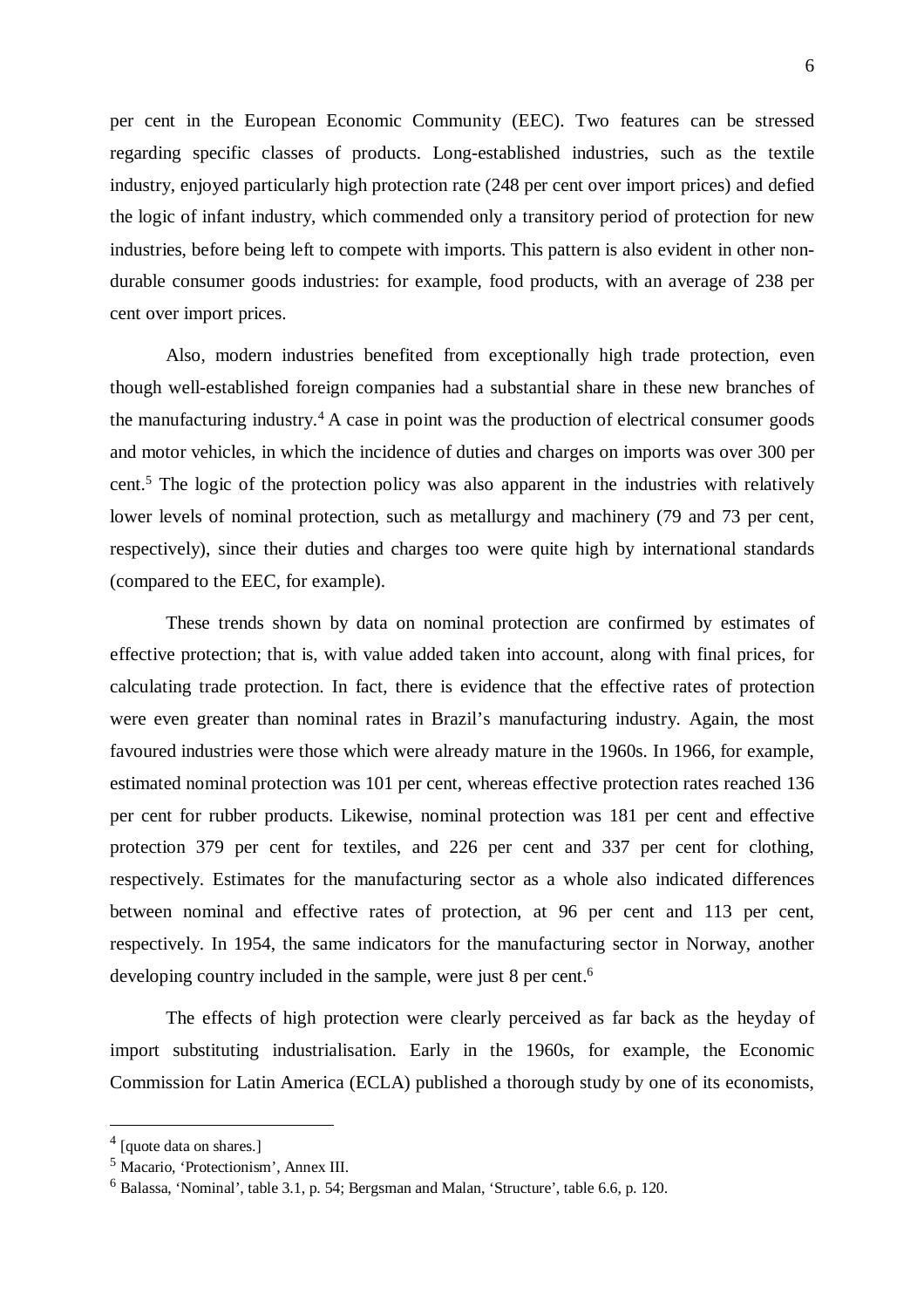Santiago Macario, in which he argued that the fundamental principle of the protectionist policy in Latin America had been one that pursued 'the idea that imports of all goods which [were] or [might] be produced in the country concerned should be prohibited, or subject to prohibitive duties'.7 Indiscriminate protection and import substitution at any cost was a strong incentive to the development of inefficient industries. Shielded from external competition, Macario pointed out, domestic firms could charge high prices and had little incentive to produce efficiently. Moreover, by negatively affecting productivity and competitiveness, the protectionist policy also hampered the development of manufacturing exports and aggravated external vulnerability. The message was the same as that conveyed by similar studies: that Brazil and other Latin American countries had been nurturing major inefficiencies and distortions in their otherwise noticeable process of industrial growth and diversification.<sup>8</sup>

Despite strictures on the way in which import substitution had been carried out in Brazil and other Latin American countries, Macario argued that trade protection was a legitimate means of promoting the development of new industries which would have the potential to stand up to foreign competition. He argued for a 'rational protectionist tariff', to be established according to the 'stage of development of the national economy' and designed to provide moderate and temporary protection only for new and promising industries. In other words, the problem was not with the protection itself, but rather with the policy of indiscriminate trade barriers and import substitution at any cost which historically prevailed in Brazil and other Latin American countries.<sup>9</sup> As we will see below, this is a quite different point.

## *Recent views*

 $\overline{a}$ 

A branch of recent scholarship has developed a more pessimistic view of the importsubstituting industrialisation than that presented by Macario and others in the 1960s and 1970s. In what can perhaps be interpreted as an attempt to expand the criticisms by presentminded analyses of the failures of the inward-looking model in the 1980s and 1990s, a group of economic historians has provided a long-run perspective of the underlying causes of substandard economic performance by Latin America compared to the East Asian economies. The main issue raised by this perspective has not been about the short-term, static effects of protection on social welfare – although these distortions remain central to the argument. More

<sup>7</sup> Macario, 'Protectionism', p. 75.

<sup>8</sup> *Ibid.*, pp. 78-83; Balassa *et alli*, *Structure of protection*; Bergsman, *Brazil*.

<sup>9</sup> Macario, 'Protectionism', p. 85. Recent versions of this argument can be found in Thorp, *Progress*, ch. 6.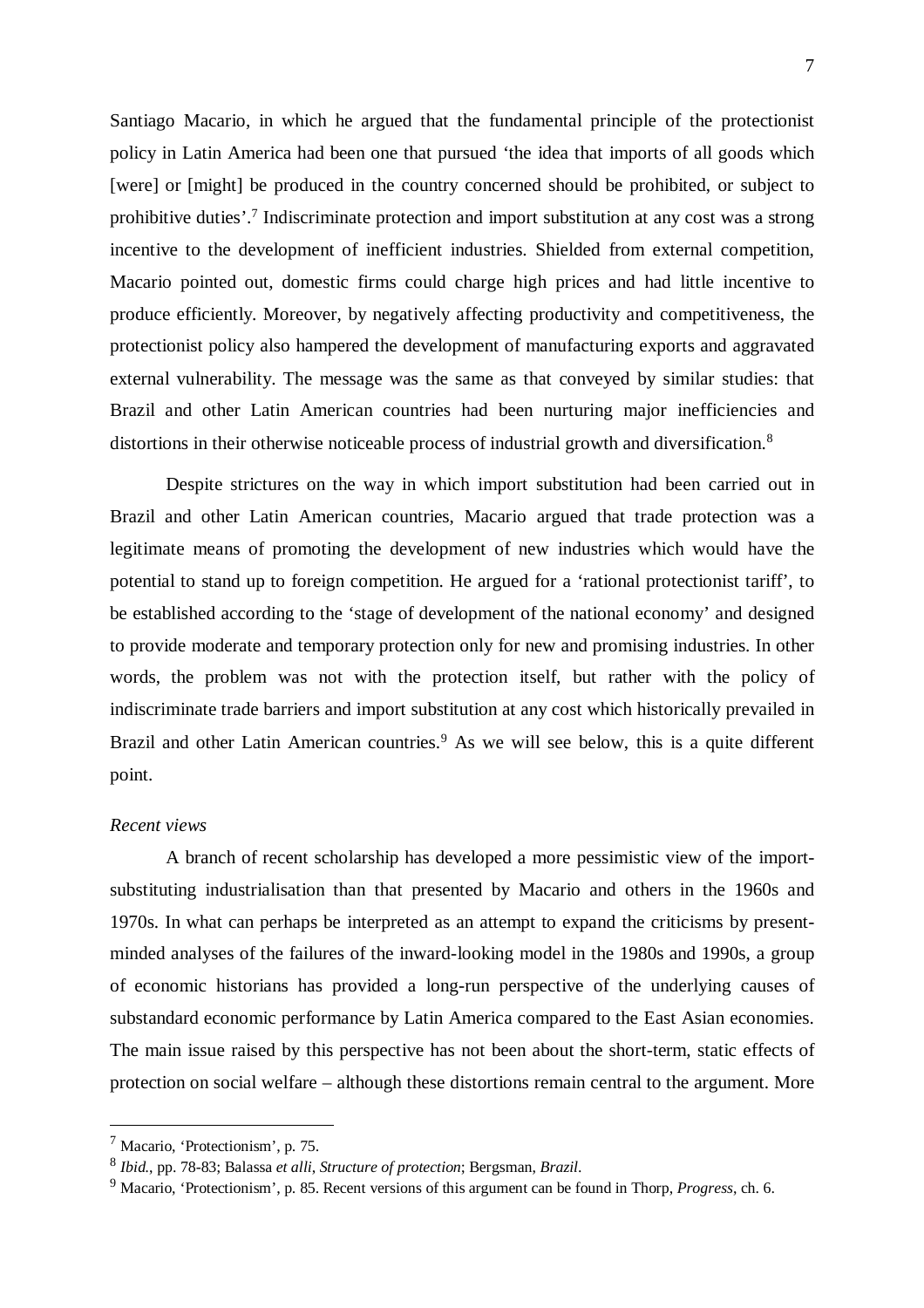important are the dynamic effects of protectionism. Exceptionally high trade protection is seen as the major, or only, factor responsible for what has been supposed to be a lack of innovation and technological change in Brazilian industrialisation.

Actually, the argument is not so clearly formulated. Instead, technological inertia is assumed to be the logical outcome of distortions and inefficiencies caused by trade protection. At the same time, hardly any attempt has been made to define what 'technology' is, let alone to measure it in any way. In any case, the overall opinion has been that economic stagnation, caused by technological inertia, was the most negative outcome of import-substituting industrialisation from a historical, long-run perspective.

Perhaps the best-argued version of this view is that developed by Victor Bulmer-Thomas.10 Bulmer-Thomas sustained that, despite high trade-barrier protection, the domestic private sector of countries such as Brazil was unable to respond to incentives for investment in the post-war years because of two severe limitations: lack of finance and of 'the technology required for mounting sophisticated industrial enterprises'.<sup>11</sup> According to the author, governments in Latin America had to resort to both multinational companies and public investment in production activities to be able to implement their strategy of fostering the manufacturing sector. Despite the short-term success of this scheme in terms of rapid industrial growth, the distortions generated by high trade protection were very high: '[i]nefficiency stemmed from the distortions in factor prices, the lack of competition in the domestic market, and the tendency toward an oligopolistic structure with high entry barriers.<sup>'12</sup> The outcome was that the high cost and inefficiency of industrial production made exports of manufactured goods virtually impossible – so that Latin American industrialisers continued to be dependent upon volatile primary exports and inflows of foreign capital. Since the imports of more sophisticated intermediate and capital goods could not be easily suppressed, countries like Brazil were condemned to chronic balance-of-payments instability and crises throughout the post-war period.

The two basic hypotheses in Bulmer-Thomas's argument were that trade protection was the main or only factor responsible for distortions and inefficiencies in manufacturing production, and that domestic firms were unable to engage in any sort of innovation. Although not clearly stated, the latter hypothesis was crucial for the author's conclusions

<sup>10</sup> Bulmer-Thomas, *Economic history*.

<sup>11</sup> *Ibid*., p. 281.

<sup>12</sup> *Ibid*., p. 283.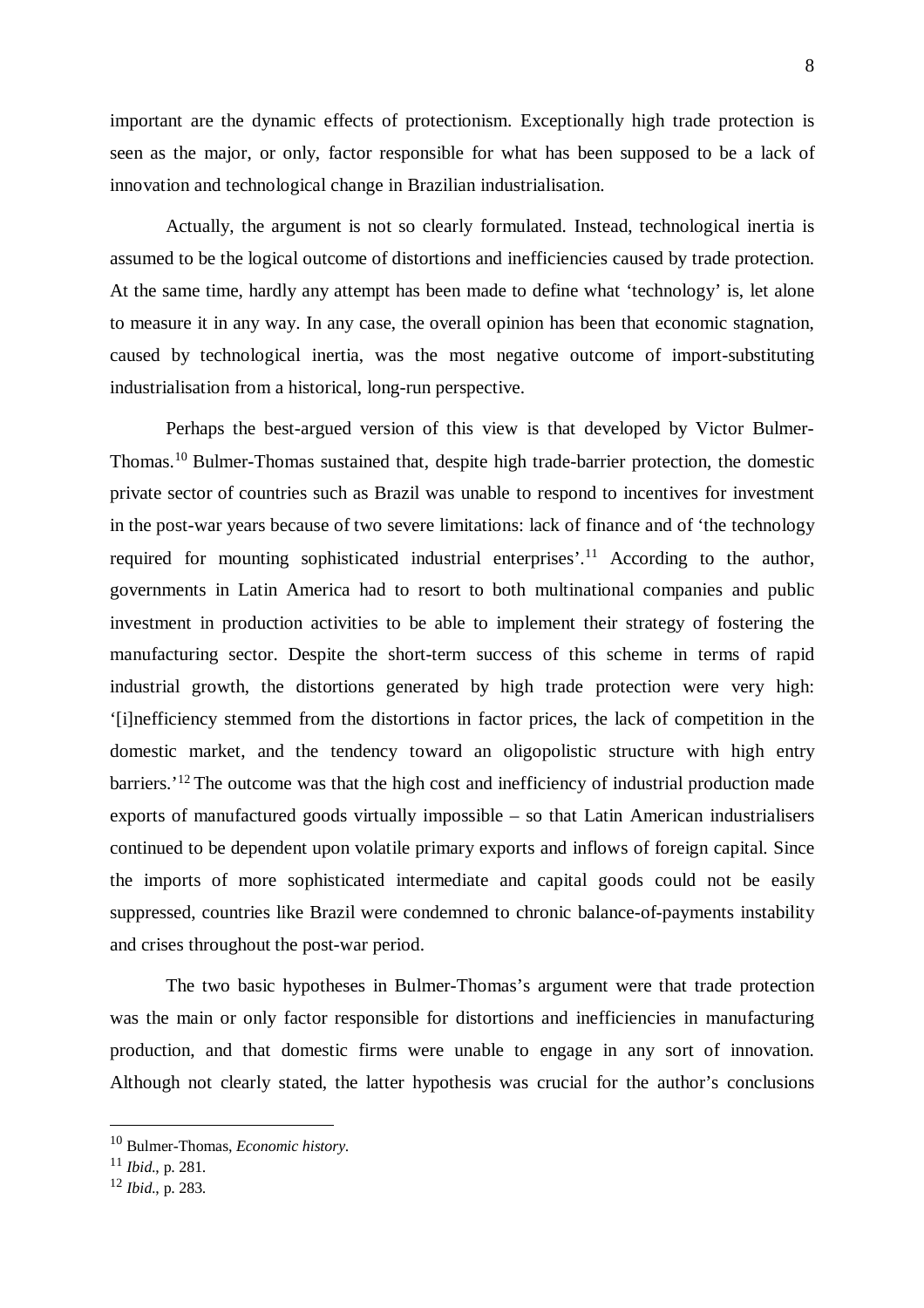about the inward-looking model. The full impact of the core policy of this model – i.e., the high protectionist barriers – could only be understood by means of its long-run consequences on economic dynamism and competitiveness, beyond its immediate effects on social welfare. Indeed, Bulmer-Thomas put little emphasis on the impact of trade protection on consumer and producer surpluses as stressed by the static analysis of tariffs. In the Bulmer-Thomas's view, it was the inability of domestic firms to implement any sort of innovation that would be the most important drawback of the high-trade protection policy which characterised the inwardlooking model in a country such as Brazil.

Despite its centrality in Bulmer-Thomas's analysis, the hypothesis of technological inertia as a feature of the import-substituting industrialisation was never sustained by evidence. It was only taken for granted that the lack of technology for building up 'sophisticated industrial enterprises' was a crippling limitation which inhibited the fastgrowing industrial sector from being competitive and from exporting. In this sense, the absence of technological innovation in the manufacturing industry is at the same time a hypothesis and a key result of the Bulmer-Thomas's analysis of import-substituting industrialisation. The same can be said for the hypothesis that trade protection was the main or only cause of distortions leading to paucity of innovation. There was no consideration of other possible causes related to the domestic conditions which could help explain the presumed lack of technological innovation - for example, labour skills, engineering capabilities, research and development organisations, educational levels and labour market conditions. In other words, the primacy of trade protection as the main or only cause of technological deficiencies in the new industrialisers of Latin America was also taken for granted.

The two hypotheses mentioned above are pivotal to Bulmer-Thomas's final assessment of the post-war industrialisation in countries such as Brazil: '[t]he inward-looking model, particularly in the 1950s, is now seen as an aberration... although the excesses were often unnecessary the model – even in a less-distorted form – still cannot be defended.' Contrary to Macario, Bulmer-Thomas saw no room for temporary and strategic use of trade protection as a means to boost new and promising industrial activities. The problem with the import-substituting industrialisation lay not in its excesses, but rather in its very use of distortive policies (mainly trade protection) which generated deep-rooted inefficiency. By suppressing imports, according to Bulmer-Thomas, there was no way of keeping 'the productive apparatus efficient and technologically up to date'. This is indeed a logical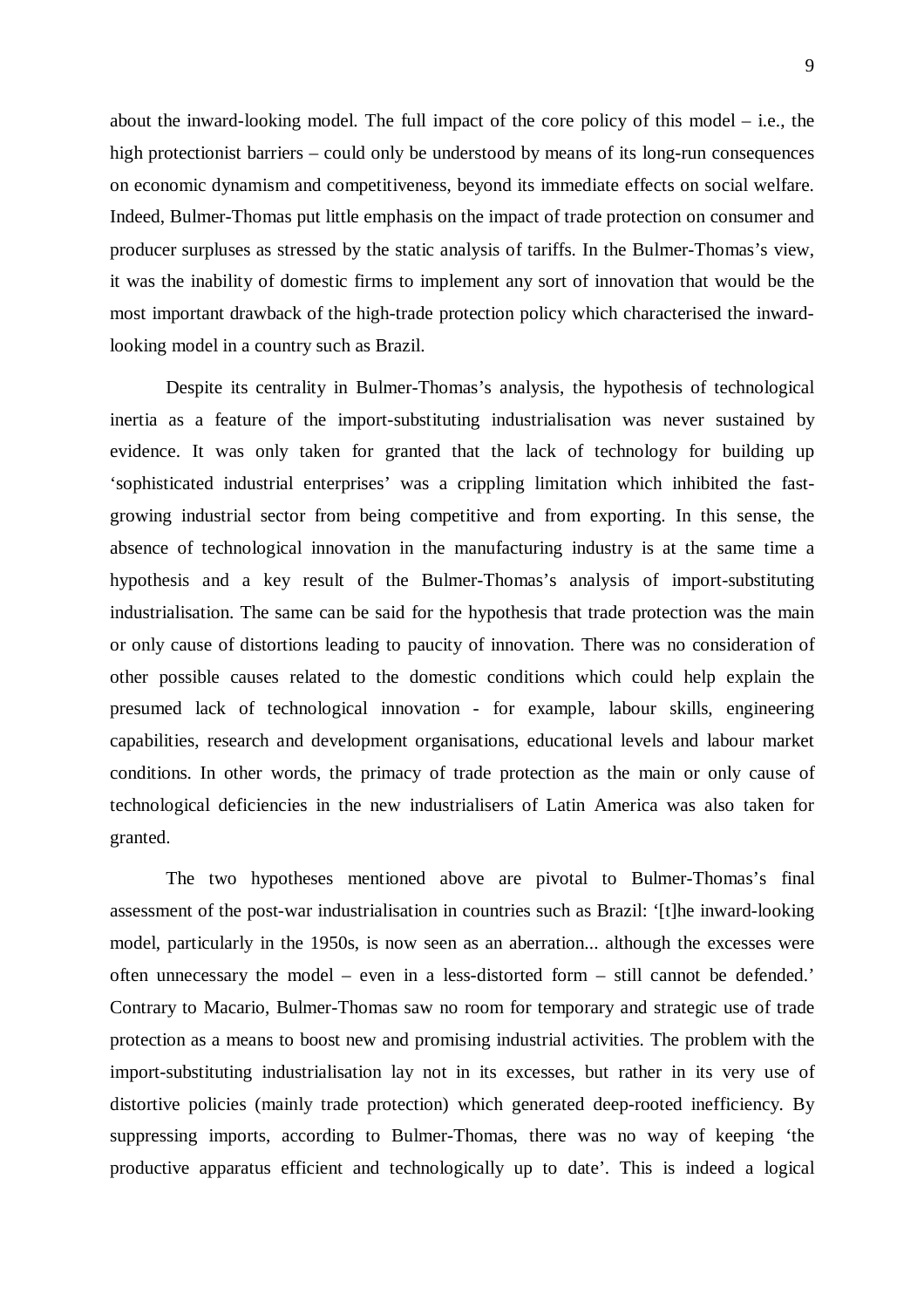deduction, based on the presumed inability of domestic industrial firms to be innovative in any sense.13

The view that distortions hindered long-run economic development in Latin American countries has been upheld by other economic historians. Alan Taylor, for example, examined the impact of distortions other than trade protection on Latin American growth compared with the Asia-Pacific region between 1970 and 1990. He started with a well-known picture of the classic period of post-war import-substituting industrialisation as a 'rapid resource allocation toward manufacturing as demanded by the strategy', although with a high price to be paid in terms of 'massive distortions and levels of inefficiency that precluded manufactured exports.<sup>'14</sup> As his focus was upon economic growth, Taylor did not elaborate the argument further, but implicit in it was the notion that distortions caused by trade protection in the classic years of the inward-looking model thwarted productivity growth, technological change and competitiveness.

The basic conclusion by the interpretations discussed so far, therefore, is that the major problem of post-war import-substituting industrialisation in countries like Brazil was not short-term reductions in social welfare, but technological stagnation in the long run. However, as already noted, the empirical basis for such a conclusion is tenuous at best. Estimations of the technological activity in Brazil, the largest industrial country in Latin America, can help to assess the claims outlined before. If historical data indicate technological stagnation and lack of international competitiveness in the very heyday of import-substituting policies, they would provide support for the assertions of those economic historians who have regarded the import-substituting industrialisation mostly as a failure. Otherwise, if results are at odds with those predicted, there would be good reasons to look for different explanations of the industrialisation process in post-war Brazil.

#### **2. The methodology of technological content of exports**

It is difficult task, in economic history studies, to assess the evolution of technological capabilities in a specific economy. Technological capabilities are a key aspect of economic performance in the long run. In particular, prospects of income and wage increase, productivity growth and competitive strength are to a large extent dependent upon firms' ability to use their human and physical resources efficiently, and to introduce incremental

<sup>13</sup> *Ibid*., p. 288.

<sup>&</sup>lt;sup>14</sup> Taylor, 'On the costs: historical perspectives', p. 7. This quotation, however, did not appear in the version published later: Taylor, 'On the Costs: price distortions'.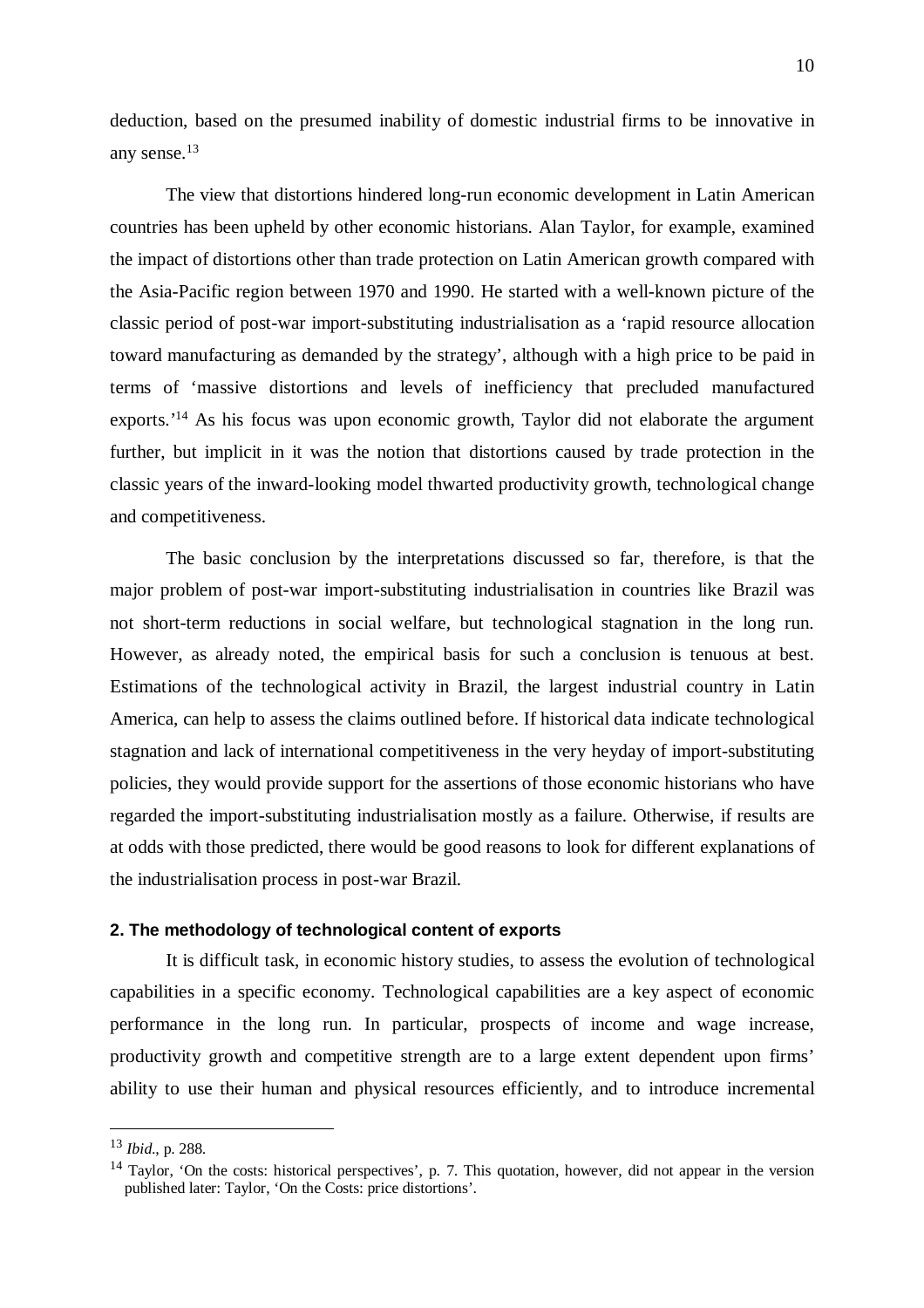improvements and more substantial changes in products and processes.15 Traditional quantitative measures of economic growth and industrial diversification say little about the quality of productive structures and their learning and innovation capabilities. Labour and total factor productivity are also used to indirectly express the qualitative changes in production and organisational methods. Yet the limitations of productivity measures as proxies of technological change are significant. Increases in labour productivity, for example, may come from short-term rationalisation by firms, which, by reducing the number of workers or other inputs, need not be associated with new strategies of technological, organisational and product innovation.16

The alternative measures which seek to overcome the limitations of productivity include the export structure of an industry or a country as a whole.<sup>17</sup> This approach contains two basic hypotheses. First, it is assumed that the composition of a country's exports and the type of export specialisation reflect its technological and innovative capabilities. The link between exports and technology lies in the features of the productive structure: as domestic production is characterised by activities which differ in terms of application of knowledge, labour skills, wage levels, linkages and externalities, the export structure tends to reflect domestic learning and innovative capabilities. Second, it is considered that the toughest test for assessing the competitiveness of an industry or a country is its ability to keep or expand its exports. Exported products would be those which had achieved large enough efficiency in their production process to be able to penetrate demanding and competitive external markets.18

Thus, as exported goods can be classified according to their degree of technological content, which are in turn related to the estimated features of the productive activities which originate them, i.e., application of knowledge, labour skills, wage levels, linkages and externalities, it would be possible to have a good proxy of domestic technological capabilities based on the technological content of exports. For example, a country with an export structure made up of goods with low or no technological content, through time would indicate technological stagnation. In turn, a country which shows a growing share of exported products with a higher technological content would suggest an ability by domestic firms to upgrade and diversify their production and organisational structures.

<sup>15</sup> Lazonick, *Competitive advantage*; Lundvall (ed.), *National systems*.

<sup>16</sup> Link, *Technological change*.

<sup>&</sup>lt;sup>17</sup> Other indicators are, for example, patenting and Research & Development spending.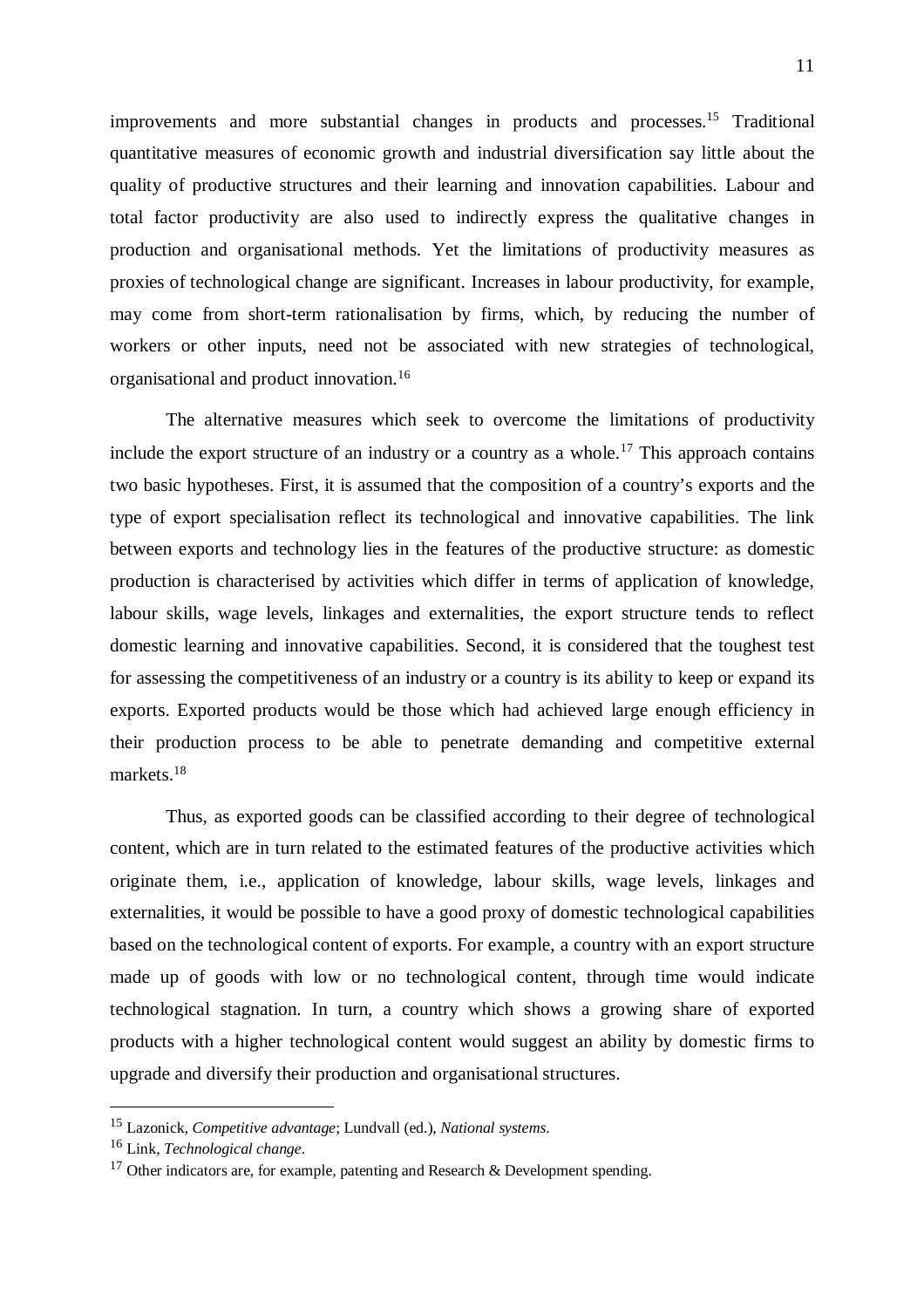#### *Technological classification of exports*

The classification of exports by technology adopted here follows the method used by Sanjaya Lall to analyse the export structure of developing countries. This method is based on and modifies previous taxonomies elaborated by Keth Pavitt and OECD.19 In Lall's classification, exported products are initially aggregated at the three-digit level of the United Nations' Standard Industrial Trade Classification (second revision): SITC Rev. 2. Then, the products are grouped into five categories, according to the estimated technological intensity required for their domestic production (see Appendix A). The resulting categories provide only a rough calculation of the technological content of exports, since products are classified by estimates of the use of technology and skills in the production process. Furthermore, aggregation levels may put together goods which have the same label but different quality and technological content. Finally, export data do not show whether manufacturing came about from developing domestic skills and resources or was just set up as a simple assembly line. Deficiencies such as these suggest that the generalisations found below must be treated with caution. Despite the limitations of export data, however, most of the products classified by technological categories seem to fit in well with what is known about manufacturing technology. By using them carefully, these data can be employed along with other qualitative and quantitative sources to provide valuable insights for historical analysis.20

The five technological categories of export products can be described as follows. The first group, *Primary Products*, comprises agricultural and extractive exported goods with no or very little industrial processing. Coffee, cotton, fresh meat, unmilled cereals and copper are some examples in this category (a complete list of all groups is presented in Appendix A). Manufactured products in turn are grouped into four different categories. *Resource Based Manufactures* are processed natural resources, usually of a simple, labour-intensive and lowskill type. Yet there were products in this group which could be more intensive in capital and technology, like mineral ores and processed fruits. Examples of resource based manufactures are prepared meat, dairy products, chocolate, processed wood, refined petroleum, rubber tyres, paper, wood manufactures, iron ore, glass and organo-inorganic compounds.

*Low Technology Manufactures* consist of goods with stable and well-diffused technologies, labour intensive and low-skill content. The same caveat as that to the previous

<sup>&</sup>lt;sup>18</sup> For studies inspired by this approach, see Dalum, 'Export'; and Reinert, 'Competitiveness'.

<sup>19</sup> Lall, 'Technological structure'; Pavitt, 'Sectoral patterns'; and OECD, *Globalization*.

<sup>20</sup> Lall, 'Technological structure', pp. 6-7.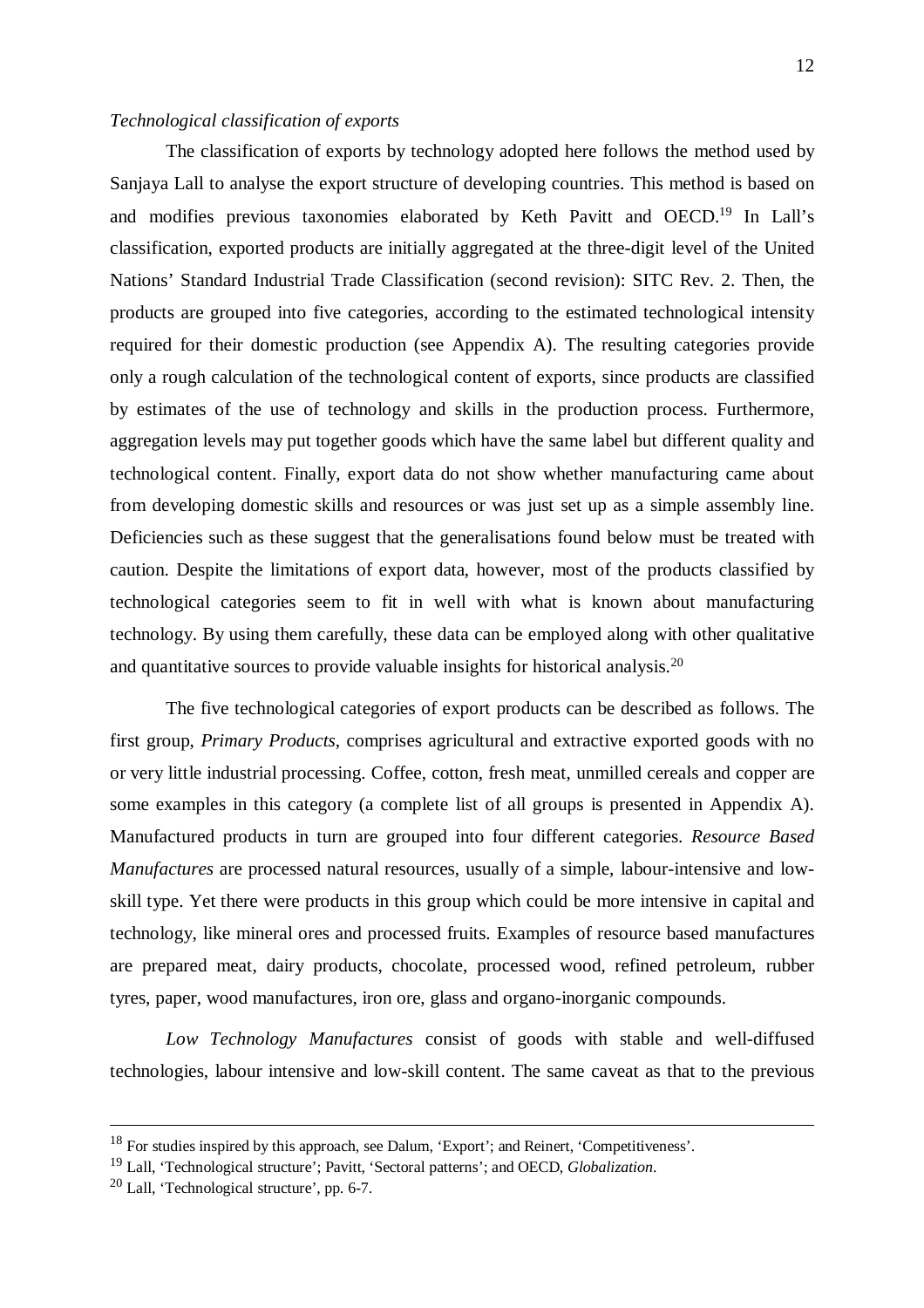group applies, however: there are products in this category which tend to be more skill- and technology intensive, such as footwear, garments and steel bars. Some examples of low technology goods are leather and its products, textile yarn, cotton fabrics, pottery, railway materials and manufactures of base metal.

*Medium Technology Manufactures* include products intensive in capital, technology and labour skills. Although technology for this category could be available in international markets, its diffusion, adaptation and improvement were complex and required substantial learning capabilities. Products in this category include motor vehicles and parts, synthetic fibres, fertilisers, pig iron, radio receivers, agricultural machinery, textile machinery and machine tools.

Finally, *High Technology Manufactures* are characterised by rapid technological progress, high R&D content and sophisticated skills. Requirements including complex infrastructure, high level of labour and management skills, and interaction with research institutions made technology development in this category especially difficult for newly industrialising countries in Latin America, for example. Typical products are medicinal and pharmaceutical goods, office machines, automatic data processing, telecommunications equipment and aircraft.

#### **3. The methodology applied to Brazil's exports**

The analysis of Brazilian exports presented in this article comprises two important periods of Brazilian economic history after World War II. First, there are the years of classic import-substituting industrialisation between 1945 and 1962, which were marked by an increasing number of economic policies geared towards fostering manufacturing industry. Second, the analysis includes the economic boom between 1968 and 1973, which was largely based on the industrial structure set up in the previous years. The whole period can be seen as a privileged opportunity to assess the first results of the import-substituting industrialisation and the impact of previously identified distortions on export and technological performance.

#### *Brazil's export data*

The export data used in the present article were drawn from the yearly general statistics (*Anuário Estatístico do Brasil*), which recorded the official primary data on foreign trade.21 These data were published for seven major groups: live animals, raw materials, food and beverages, chemical and pharmaceutical products, machinery and vehicles, manufactures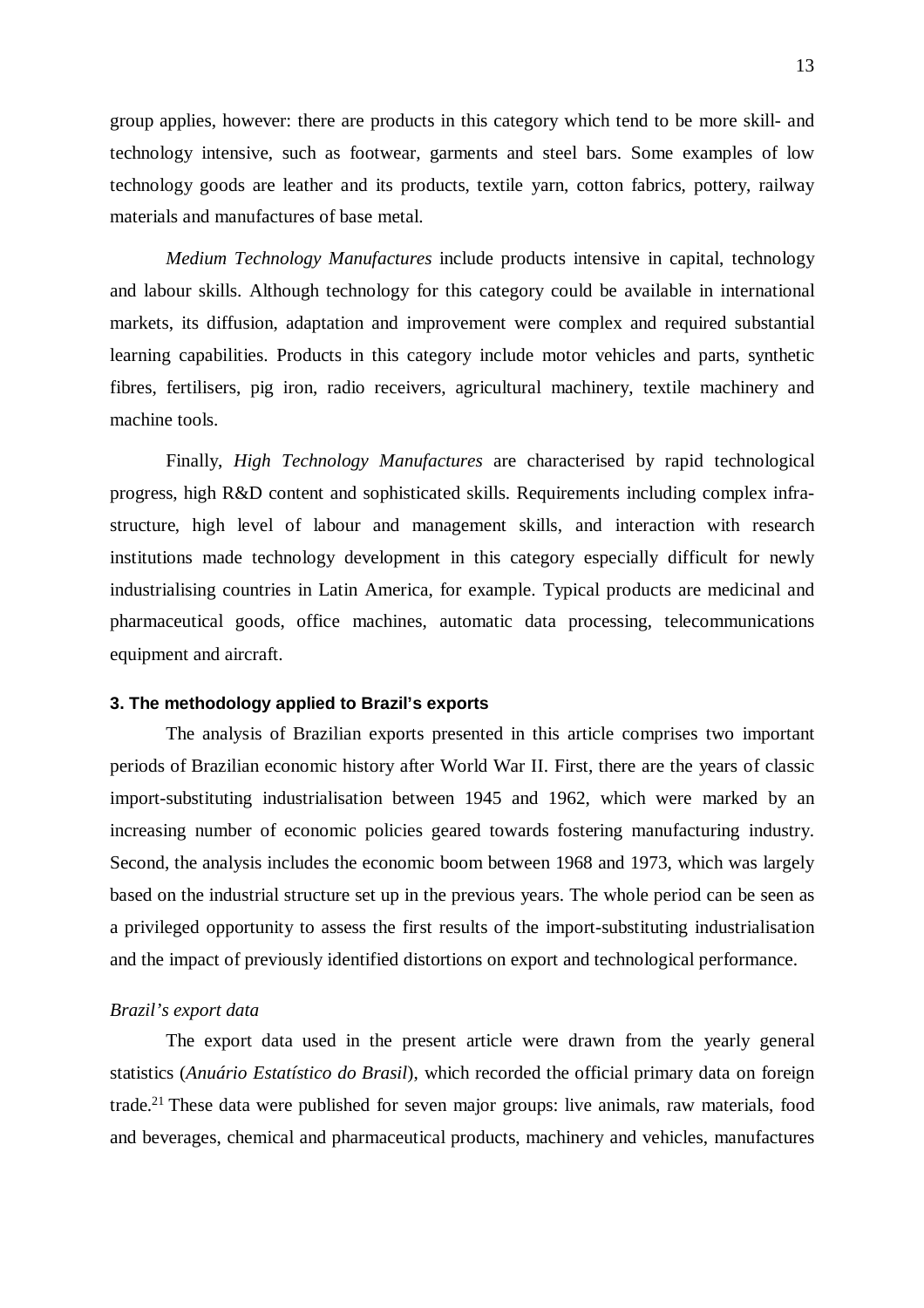defined by raw materials and other manufactures. These general categories were broken down into two more detailed levels. By taking the lowest level of aggregation, the statistics covered hundreds of exported products by year. For 1961, for example, there are about 270 products in the most detailed classification.

The classification by technological content consisted of regrouping all individual exported products under the technological categories presented earlier. The first step was to relate individual products to the five-digit SITC Rev.2 classification. For example, each product under 'Vaccines, toxoids, toxins and similars' in Brazil export statistics was assigned to '54164 - Antisera and microbial vaccines' or '54165 - Toxins, microbial cultures and similar products'. Then the products were arranged by the three-digit classification of SITC, and in the latter example, products were classified in '541 - Medicinal and Pharmaceutical Products'. Finally, exported goods were classified by their technological content, according to the taxonomy presented before (see Appendix A).

As Brazilian export data and the SITC Rev.2 classes were often incompatible, conventions had to be adopted. Exported products which could not be assigned to any specific SITC category (for example, 'Other food products') were classified under n.c. (no classification). When products indicated as 'Others' could be identified with some degree of precision, they were assigned to groups which were considered more appropriate (for example, 'Others' in 'Vegetable oils' were assigned to '424 - Other fixed vegetable oils, fluid or solid, crude').

Where there were two or more possible classifications by technology, unidentified products were allocated to the lowest technological category. For example, in 1961, ten products in 'Common metals employed in metallurgy' could be easily classified as Medium and Low Technology Manufactures; a further group of products, however, was registered as 'Other metals' and could not be identified. The procedure in such cases was to classify the non-identified products as part of the lowest technological category – in the example above, 'Other metals' were included in the Low Technology Manufactures category. Such a procedure deliberately biased results against technology-intensive goods when there were doubts about their technological content. The aim was to minimise the risk of overestimating actual technological conditions in Brazil's industry.

 <sup>21</sup> IBGE, *Anuário Estatístico*, various years.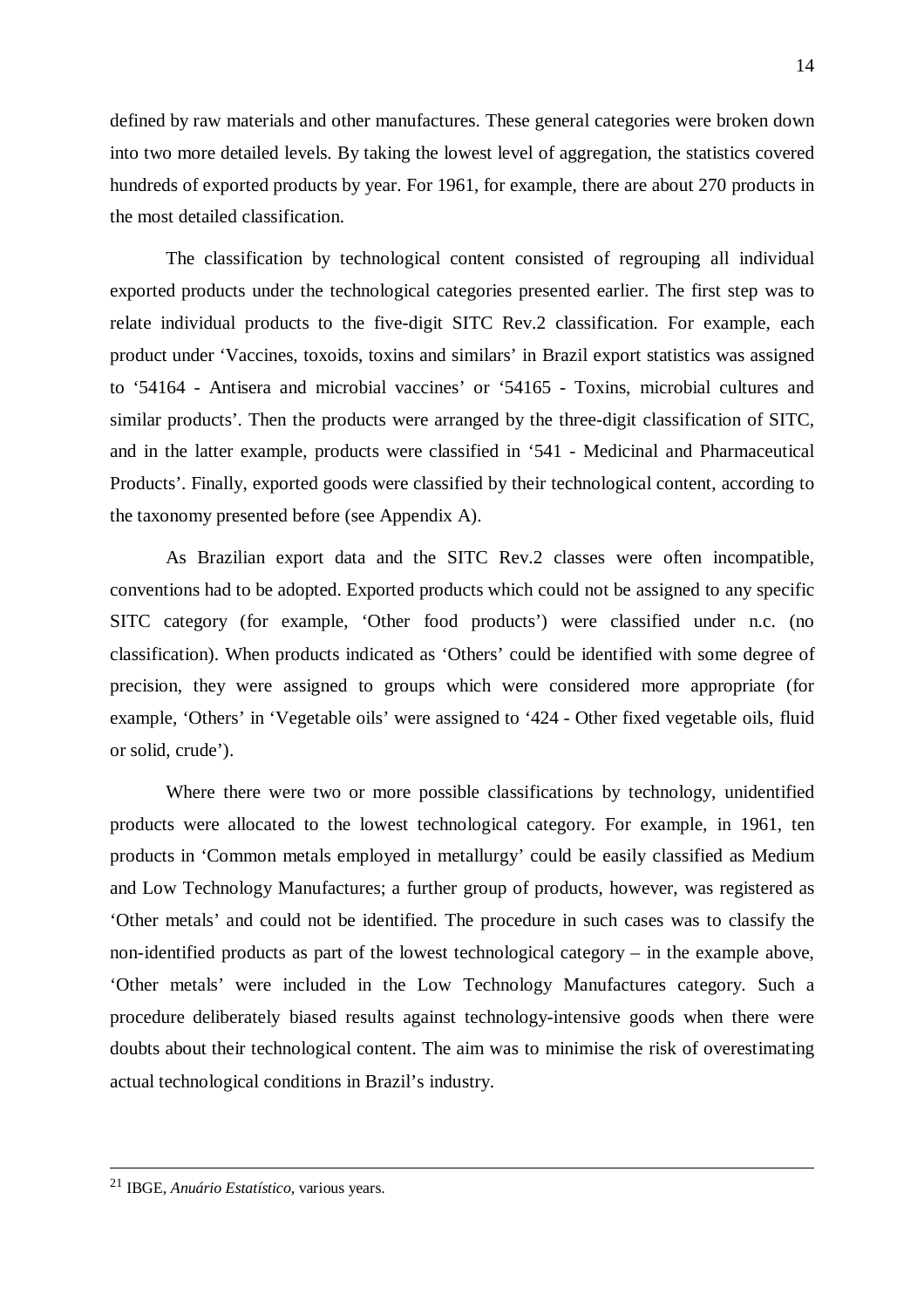Up to 1954, Brazilian export data are presented in nominal values and in national currency (*cruzeiros*) only, so that they must be converted into real values and US dollars. Yet standardisation is made difficult because of several exchange regimes and different official exchange rates associated to specific products which were adopted in Brazil during the 1940s and 1950s. The first step was to convert export data for 1945-1954 into US dollars. For this, export exchange rate estimates by Pedro Malan *et al*. (1945-1946, 1948-1952), *Conjuntura Econômica* (1953-1954) and implicit export rates (1947) were adopted. The resulting series can be seen in Table 4 below.

| Year | Official rate/ | Coffee | <i>Other</i> |
|------|----------------|--------|--------------|
|      | estimates      |        | products     |
| 1945 | 18.61          |        |              |
| 1946 | 19.42          |        |              |
| 1947 | 18.38          |        |              |
| 1948 | 18.38          |        |              |
| 1949 | 18.38          |        |              |
| 1950 | 18.38          |        |              |
| 1951 | 18.38          |        |              |
| 1952 | 18.38          |        |              |
| 1953 | 18.37          | 20.00  | 21.00        |
| 1954 | 18.36          | 30.00  | 33.00        |

*Table 4.* Export exchange rates, Brazil, 1945-1954, Cr\$/US\$

*Sources:*

1939-46 and 1948-52 - Malan *et al*., *Política econômica*, pp. 126 and 160. 1947 - implicit export exchange rate (total exports in *cruzeiros* [Cr\$]/total exports in US\$), IBGE, *Estatísticas históricas*.

1953-54 - official rate and annual average rates. 'Exportações brasileiras', p. 12, table II.

Estimates of 'Coffee' and 'Other products' rates presented in Table 4 are annual average rates effectively negotiated in the exchange market, according to inquiries carried out by *Conjuntura Econômica*, an economic magazine published by the Getúlio Vargas Foundation (FGV). In 1955, Brazilian export data began to be published in US dollars. Together, the estimated export values in US dollars for the 1945-1954 period and those directly drawn from the export statistics (1955-1973), make up the whole export series in US dollars, which was then deflated by the Producer Price Index of the United States to obtain a constant dollar series at 1970 prices.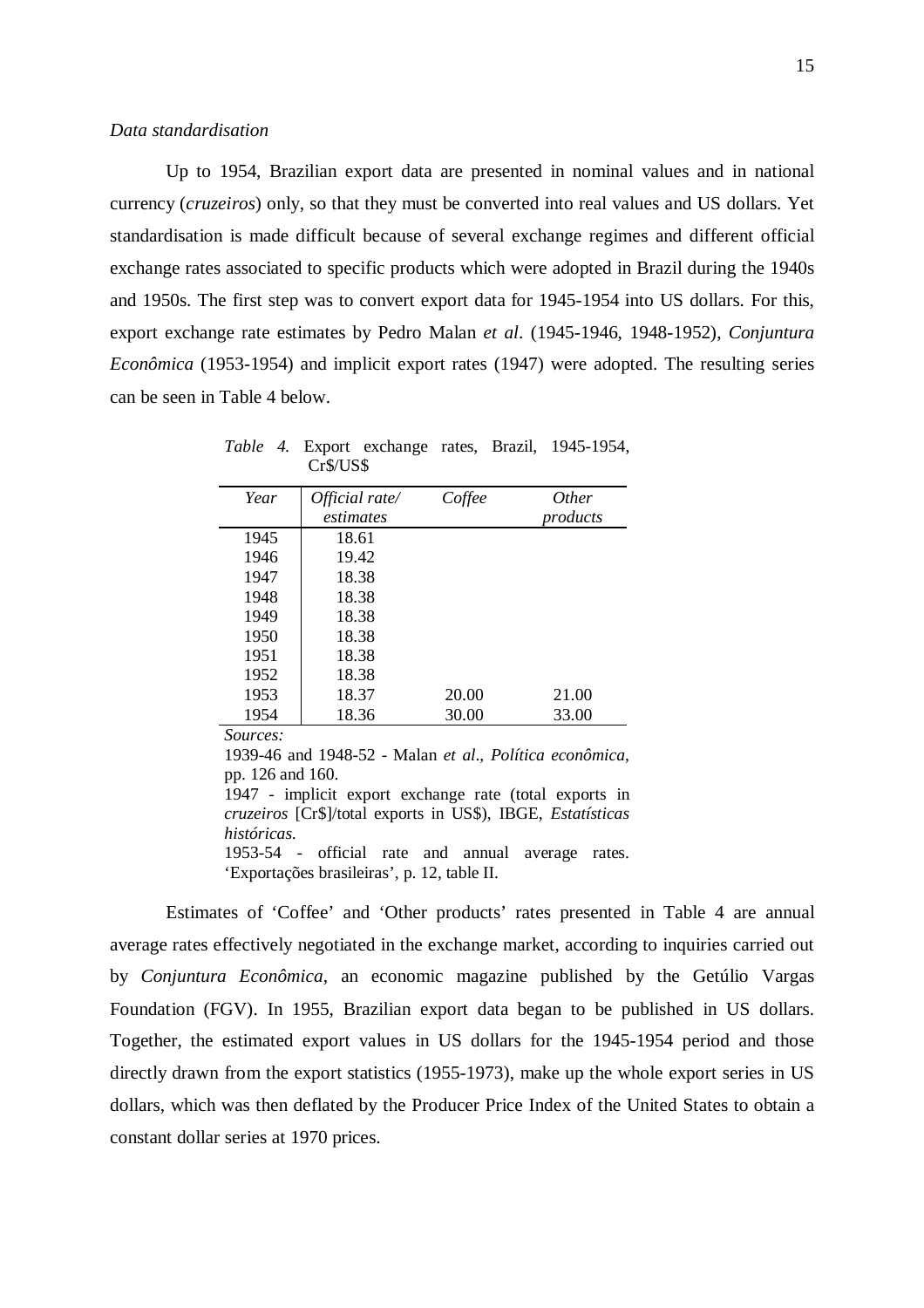## **4. The technological content of Brazilian exports**

The new indicators of Brazilian exports classified by technological content can be first examined by their overall results in terms of primary and manufactured exports. Such indicators differ significantly from other estimates of Brazil's export structure, as processed goods such as prepared fruits, dairy products and iron ore have here been classified as resource based manufactures instead of primary products.22 Even so, it is possible to see clearly from Figure 1 that the Brazilian economy was largely dependent upon primary exports throughout the 1945-1973 period. The data show that shares of primary products in total exports were never below 50 per cent in the post-war years. Shares of primary goods were particularly high in the first half of the 1950s, when coffee prices experienced a boom in international markets.



*Figure 1* - Total primary and manufactured exports by technological content, Brazil, 1945- 1973

Manufactured products amounted to 35.5 per cent of total exports in 1945, owing mainly to the performance of textile products, which had increased their participation in foreign markets after the collapse of traditional suppliers during the war. Yet that increase was short-lived and textile exports dropped sharply in the years that followed. From 1956, however, manufactured goods' relative share of total exports began to increase in a sustained way. By 1973, manufactured products achieved 46.2 per cent of total exports in Brazil.

The technology content of manufactured exports can be seen in Table 5. An important feature of the present results is that resource-based products were the main category of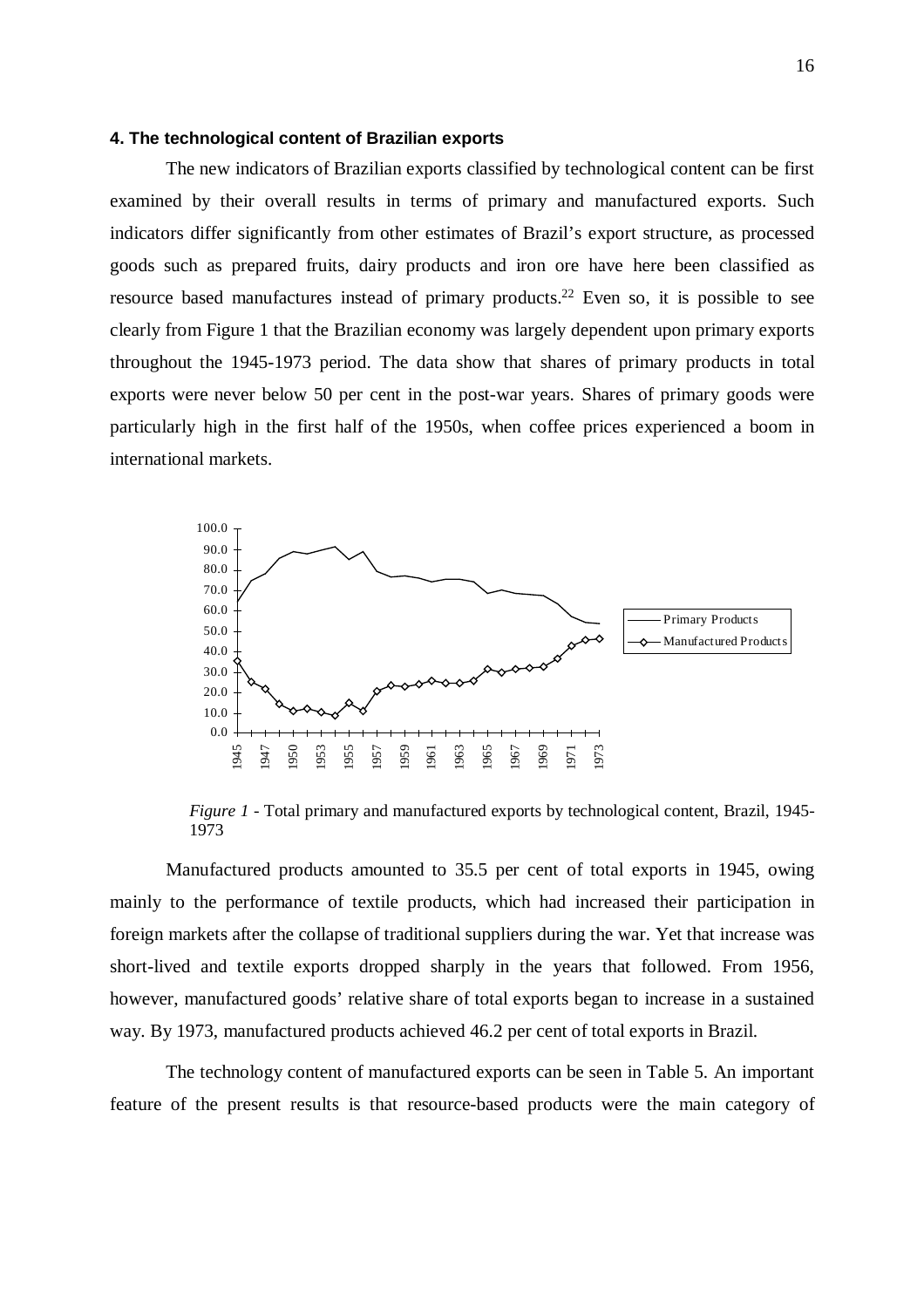manufactured exports during the whole period in question. In particular, from 1953 to 1963, the share of resource based products in manufactured exports was more than 90 per cent. If exports are taken as a proxy of technological capabilities, such data clearly suggest that Brazil's industrial sector was dominantly labour intensive, low skill and technologically simple. This seems to be a reasonable generalisation of post-war industrialisation in Brazil which conforms with other quantitative and qualitative assessments. However, other trends also emerged during this time, the most important being that more sophisticated products began to increase their share in manufactured exports.

|      |                     | Resource Based Low Technology | Medium              | High         | Total         |
|------|---------------------|-------------------------------|---------------------|--------------|---------------|
| Year | <b>Manufactures</b> | <b>Manufactures</b>           | Technology          | Technology   | Manufacturing |
|      |                     |                               | <b>Manufactures</b> | Manufactures |               |
| 1945 | 44.2                | 47.0                          | 6.3                 | 2.6          | 100.0         |
| 1946 | 65.8                | 27.5                          | 4.2                 | 2.6          | 100.0         |
| 1947 | 60.5                | 33.0                          | 4.8                 | 1.6          | 100.0         |
| 1949 | 72.1                | 21.4                          | 4.7                 | 1.8          | 100.0         |
| 1950 | 86.1                | 10.7                          | 1.8                 | 1.4          | 100.0         |
| 1951 | 79.7                | 15.1                          | 4.3                 | 0.9          | 100.0         |
| 1953 | 96.6                | 1.0                           | 2.0                 | 0.4          | 100.0         |
| 1954 | 96.1                | 0.7                           | 2.8                 | 0.4          | 100.0         |
| 1955 | 95.6                | 1.2                           | 3.0                 | 0.2          | 100.0         |
| 1956 | 91.1                | 1.8                           | 6.9                 | 0.2          | 100.0         |
| 1957 | 95.7                | $1.0\,$                       | 3.0                 | 0.3          | 100.0         |
| 1958 | 96.1                | 1.6                           | 1.9                 | 0.4          | 100.0         |
| 1959 | 96.4                | 1.5                           | 1.8                 | 0.3          | 100.0         |
| 1960 | 94.7                | 2.7                           | 2.4                 | 0.2          | 100.0         |
| 1961 | 91.7                | 1.3                           | 6.0                 | $1.0\,$      | 100.0         |
| 1962 | 90.7                | 1.4                           | 6.7                 | 1.1          | 100.0         |
| 1963 | 90.9                | 1.7                           | 6.1                 | 1.3          | 100.0         |
| 1964 | 83.5                | 4.9                           | 10.1                | 1.5          | 100.0         |
| 1965 | 78.6                | 9.4                           | 10.3                | 1.6          | 100.0         |
| 1966 | 79.4                | 9.4                           | 8.6                 | 2.6          | 100.0         |
| 1967 | 73.2                | 10.3                          | 11.7                | 4.8          | 100.0         |
| 1968 | 79.7                | 7.6                           | 8.7                 | 4.0          | 100.0         |
| 1969 | 77.3                | 9.3                           | 9.3                 | 4.2          | 100.0         |
| 1970 | 70.8                | 12.5                          | 12.0                | 4.7          | 100.0         |
| 1971 | 72.3                | 11.4                          | 12.3                | 4.0          | 100.0         |
| 1972 | 66.9                | 16.0                          | 14.4                | 2.7          | 100.0         |
| 1973 | 66.3                | 16.6                          | 14.6                | 2.5          | 100.0         |

*Table 5*. Manufactured exports classified by technological categories, Brazil, 1945-1973 (percentage)

*Sources*: Appendix B.

The emergence of new activities and products can be initially detected in the low technology category and, more importantly, in medium technology category. Exports of low

<sup>&</sup>lt;sup>22</sup> For example, according to estimates by Doellinger *et al.* manufactured products achieved 12.7 per cent of total exports in 1965 (against 31.2 per cent in Figure 1) and 19,2 per cent in 1970 (against 36,8 per cent).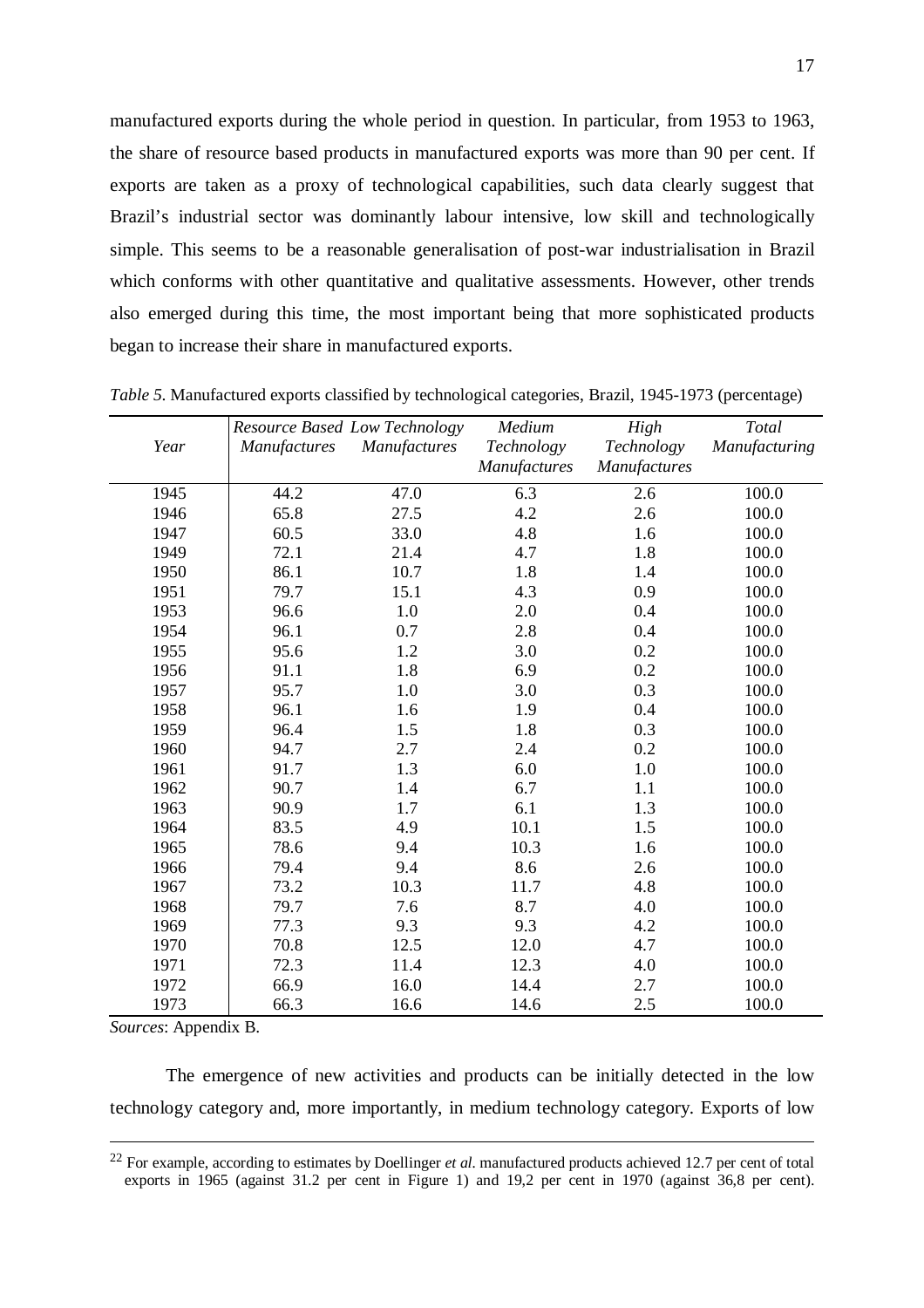technology products indicate the presence of standardised technologies, which usually required relatively low skills and capital, but that at the same time could develop important incremental improvements in products and processes. That exports in this category fell so sharply after 1945 suggests serious problems of efficiency and industrial capabilities, which apparently only began to be overcome in the mid-1950s. A more consistent performance was that of medium technology exports, with export shares steadily increasing from the end of the 1950s. If the notion that such exports were related to a more intensive use of labour skills and technology is correct, the new data presented in Table 5 suggest a growing sophistication of the industrial structure in Brazil between 1945 and 1973. Indeed, as pointed out before, diffusion of medium technologies was not easily achieved and called for major learning capabilities.

High technology products, in turn, had the lowest share of total manufactured exports. Such a result clearly shows the limited technological capabilities of Brazil's industrial structure at the time. Still, the very presence of high technology products in the country's categories of export sales – despite low percentages – may also indicate the existence of technologically sophisticated activities in manufacturing.

Results of manufactured exports in general and of those classified by technology in particular are even more relevant when placed in the context of the highly discriminatory policy against exports prevailing in Brazil during most of the post-war years. The bias against exports was expressed by tariffs and quotas on inputs which raised the cost (and reduced the value added) of export industries compared to import-substituting industries. Furthermore, overvalued exchange rates meant that export industries earned less in domestic currency than they could in a hypothetical free-trade situation. There is evidence that discrimination against export industries in Brazil achieved some of the highest levels observed among developing countries in the 1950s and 1960s. In 1966, for example, eight out of 21 manufactured products in Brazil would have had negative value added if they had been exported: textiles, and leather production, for example.<sup>23</sup> That manufactured exports expanded and diversified in such an adverse context may be a further evidence of technological learning in Brazilian industry after 1945. A more satisfactory assessment of these issues, however, requires lower levels of data aggregation. The next section will provide further evidence on individual product exports.

*Performance of individual products*

Doellinger *et al.*, *Transformação*.

<sup>23</sup> Bergsman and Malan, 'Structure', table 6.6, p. 120; Balassa, 'Evaluation'.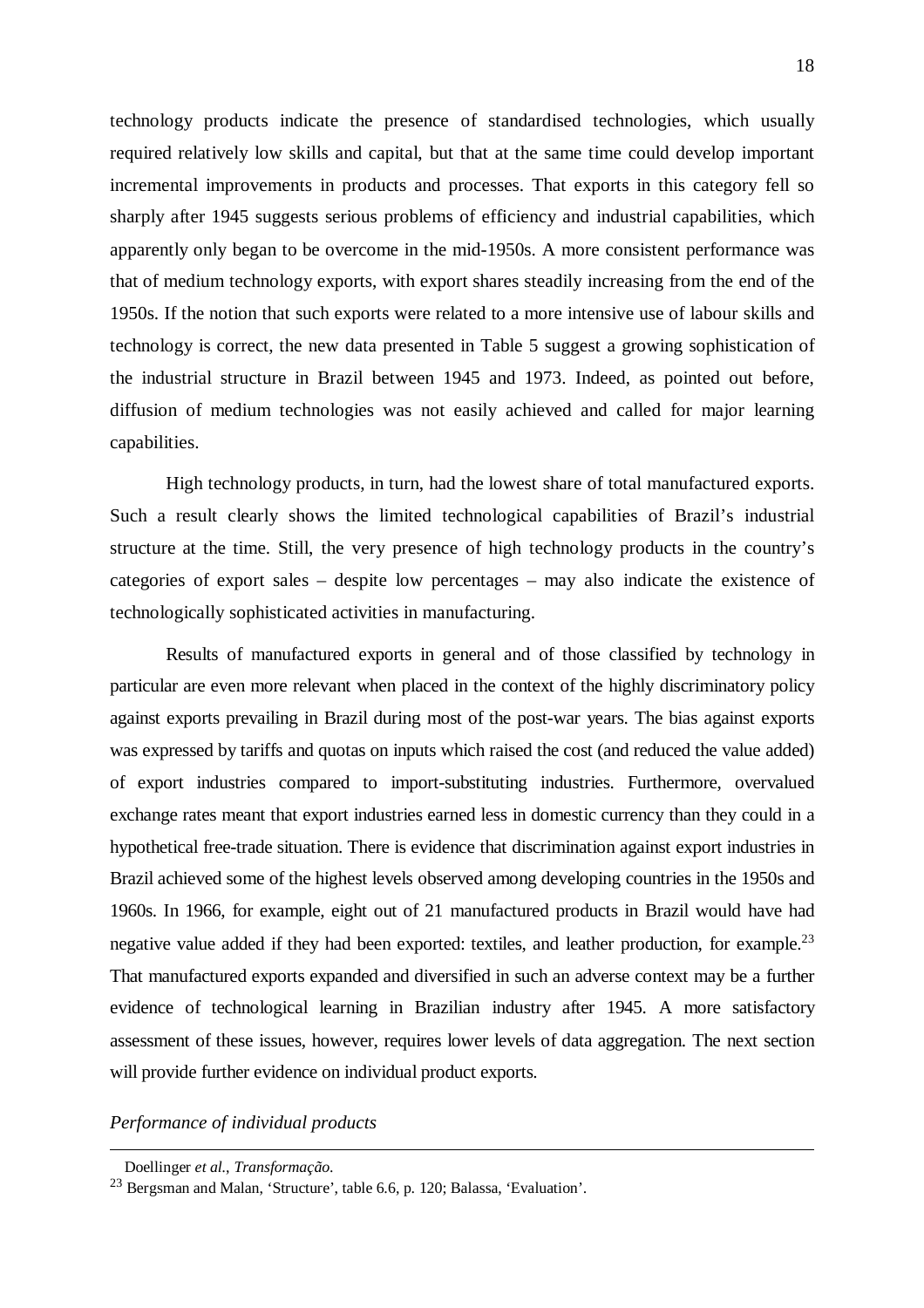Table 6 shows the relative shares of individual classes of products in total exports according to technological categories. The years selected (1945, 1960 and 1973) can be used to identify overall trends in exports and industrial capabilities during the post-war period. In the case of resource-based manufactures, simply worked wood is among the major exports in the three years selected, although its relative share fell over the same period. In its place, new products such as sugar and iron ore became the chief manufactures sold abroad in the resource-based category. Also, exports of refined petroleum products seem to indicate the development of more sophisticated manufacturing activities in the wake of the importsubstituting policies implemented during the 1950s.

| Year | Groups of exported products <sup>a</sup>                            | Share (per<br>$\frac{1}{2}$ |
|------|---------------------------------------------------------------------|-----------------------------|
|      | Resource based manufactures                                         |                             |
|      | Wood, simply worked, and railway sleepers of wood (248)             | 21.4                        |
|      | Animal and vegetable oils and fats, processed and waxes (431)       | 15.7                        |
| 1945 | Meat and edible offal, prepared/preserved, fish extracts (014)      | 10.9                        |
|      | Pearls, precious and semi-precious stones, unworked/worked (667)    | 9.0                         |
|      | Other fixed vegetable oils, fluid or solid, crude (424)             | 7.6                         |
|      | Total                                                               | 64.5                        |
|      | Sugar and honey (061)                                               | 20.5                        |
|      | Iron ores and concentrates (281)                                    | 18.9                        |
| 1960 | Wood, simply worked, and railway sleepers of wood (248)             | 16.6                        |
|      | Vegetable textile fibres and waste of such fibres (265)             | 8.3                         |
|      | Animal and vegetable oils and fats, processed and waxes (431)       | 6.8                         |
|      | Total                                                               | 71.1                        |
|      | Iron ores and concentrates (281)                                    | 33.8                        |
|      | Sugar and honey (061)                                               | 26.3                        |
|      | Wood, simply worked, and railway sleepers of wood (248)             | 7.8                         |
| 1973 | Other fixed vegetable oils, fluid or solid, crude (424)             | 5.7                         |
|      | Meat and edible offal, prepared/preserved, fish extracts (014)      | 3.7                         |
|      | Petroleum products, refined (334)                                   | 3.7                         |
|      | Total                                                               | 81.0                        |
|      | Low technology manufactures                                         |                             |
|      | Cotton fabrics, woven (652)                                         | 72.3                        |
|      | Leather $(611)$                                                     | 8.1                         |
| 1945 | Textile yarn (651)                                                  | 7.6                         |
|      | Clothing accessories of textile fabrics (847)                       | 3.9                         |
|      | Textile fabrics, woven, other than cotton/man-made fibres (654)     | 3.0                         |
|      | Total                                                               | 95.0                        |
|      | Cotton fabrics, woven (652)                                         | 41.2                        |
|      | Textile yarn (651)                                                  | 17.6                        |
| 1960 | Leather $(611)$                                                     | 15.7                        |
|      | Structures and parts of structures, iron, steel and aluminium (691) | 10.4                        |
|      | Iron and steel bars, rods, angles, shapes and sections (673)        | 8.8                         |
|      | Total                                                               | 93.7                        |
|      | Footwear (851)                                                      | 20.2                        |

| Table 6. Groups of exported products by technology categories, Brazil, 1945, 1960 and 1973 |  |  |  |  |  |
|--------------------------------------------------------------------------------------------|--|--|--|--|--|
|                                                                                            |  |  |  |  |  |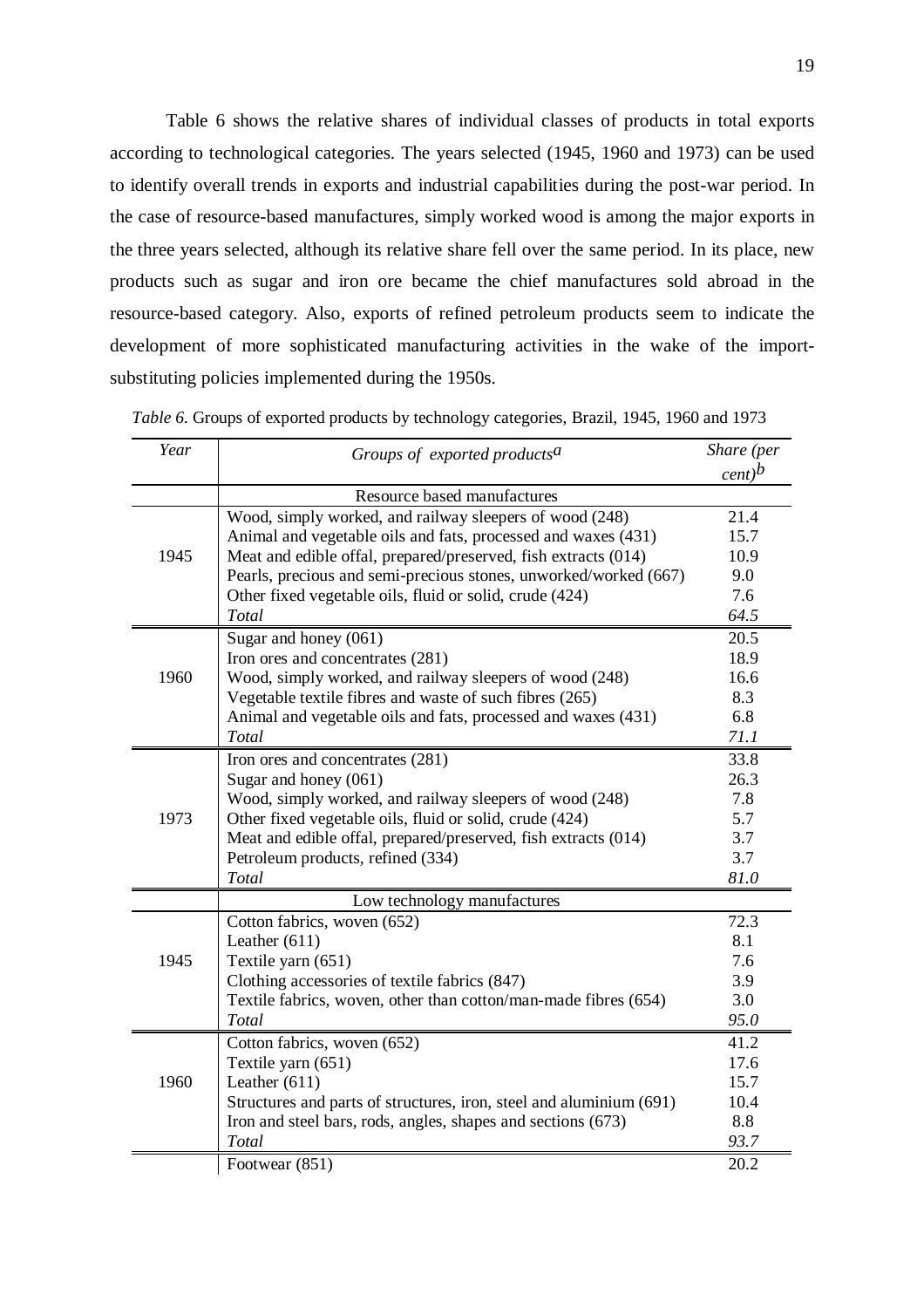| Year | Groups of exported products <sup>a</sup>                                                                     | Share (per    |
|------|--------------------------------------------------------------------------------------------------------------|---------------|
|      |                                                                                                              | $\frac{1}{c}$ |
|      | n.c. (various) $c$                                                                                           | 17.4          |
| 1973 | Leather $(611)$                                                                                              | 9.9           |
|      | Made-up articles, wholly/chiefly of textile materials (658)                                                  | 4.7           |
|      | Universals, plates and sheets, of iron or steel (674)                                                        | 3.9           |
|      | Total                                                                                                        | 56.0          |
|      | Medium technology manufactures                                                                               |               |
|      | Alcohols, phenols, phenol-alcohols and their derivatives (512)                                               | 53.1          |
|      | n.c. (various) $d$                                                                                           | 16.6          |
| 1945 | Fabrics, woven, of man-made fibres (653)                                                                     | 13.2          |
|      | Pig iron, spiegeleisen, sponge iron, iron or steel (671)                                                     | 9.2           |
|      | Tubes, pipes and fitting, of iron and steel (678)                                                            | 7.7           |
|      | Total                                                                                                        | 100.0         |
|      | Alcohols, phenols, phenol-alcohols and their derivatives (512)                                               | 56.1          |
|      | n.c. (various) $e$                                                                                           | 10.1          |
| 1960 | Pig iron, spiegeleisen, sponge iron, iron or steel (671)                                                     | 9.5           |
|      | Textile and leather machinery and parts (784)                                                                | 5.2           |
|      | Food processing machines and parts (727)                                                                     | 4.1           |
|      | Total                                                                                                        | 84.9          |
|      | n.c. (various) $\dot{t}$                                                                                     | 30.2          |
|      | Pig iron, spiegeleisen, sponge iron, iron or steel (671)                                                     | 11.6          |
| 1973 | Alcohols, phenols, phenol-alcohols and their derivatives (512)                                               | 8.4           |
|      | Fabrics, woven, of man-made fibres (653)                                                                     | 7.3           |
|      | Parts and accessories of vehicles (784)                                                                      | 5.0           |
|      | Total                                                                                                        | 62.5          |
|      | High technology manufactures                                                                                 |               |
| 1945 | Medicinal and pharmaceutical products (541)                                                                  | 100.0         |
|      | Total                                                                                                        | 100.0         |
|      | Medicinal and pharmaceutical products (541)                                                                  | 89.0          |
| 1960 | Aircraft and associated equipment and parts (792)                                                            | 11.0          |
|      | Total                                                                                                        | 100.0         |
|      | Office machines (751)                                                                                        | 25.0          |
|      | Automatic data processing machines and units thereof (752)                                                   | 24.6          |
| 1973 | Thermionic, cold and photo-cathode valves, tubes, parts (776)<br>Medicinal and pharmaceutical products (541) | 13.8<br>12.1  |
|      | Rotating electric plant and parts (716)                                                                      | 6.0           |
|      | Total                                                                                                        | 81.5          |
|      |                                                                                                              |               |

*Notes*:

(a) Numbers between parentheses correspond to the three-digit SITC classification, Rev.2.

(b) Share of the five most important products in the technological category.

(c) Other synthetic and artificial textiles; Other tapestry, pile, lacework, etc. textiles; Other clothing and accessories; Other footwear, leggings, gaiters and the like; Other cast iron and steel; Other hand and machine tools, cutlery; Other manufactures of metal; Other diverse manufactures.

(d) Machines, apparatus, tools and utensils.

(e) Other machines and vehicles, parts.

(f) Other organic chemicals; Other soap, cleansing, polishing products, lubricants, artificial waxes, etc.; Other diverse chemical products; rubber and plastic manufactures for domestic use; Other boilers, machinery, mechanical apparatus and appliances; Other electrical machinery, apparatus and appliances; Other motor and not-motorised vehicles; Other optical, photograph, medical, meters, counters, measuring and checking appliances. *Sources*: Appendix B.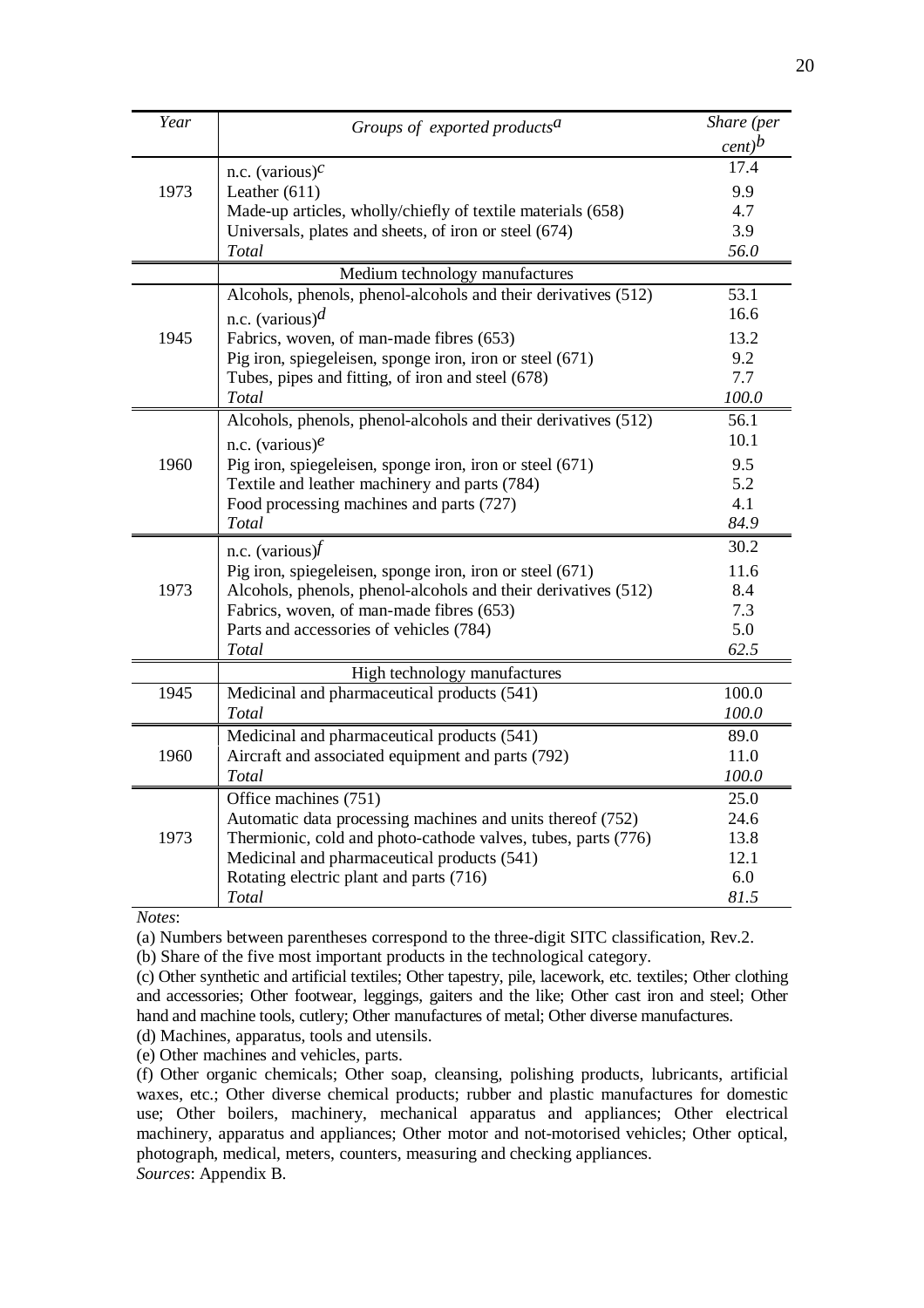Two important facts about the low technology manufactured exports can be inferred from Table 6. First, it is possible to see that the puzzle of fast-declining exports in this category between 1945 and 1953 (see Table 5) was mainly related to the textile industry. Textiles achieved 86.8 per cent of low technology exports and 40.7 per cent of all manufactured exports in 1945 but dropped to virtually no sales abroad in 1953. The reason for such a negative performance seems to be linked to deep technological and organisational deficiencies of Brazilian textile firms at the time. Brazilian textile companies had taken advantage of the collapse of international markets and substantially increased their exports during World War II. When foreign buyers returned to their traditional sources after the war, the Brazilian textile industry was unable to compete in price and quality with international producers such as Japan, for example. Exports of textile yarn and cotton fabrics only started to recover moderately in the second-half of the 1950s, partially at least as a result of sweeping changes in work organisation and investments in automatic machinery ignited by the crisis in the immediate post-war years.24

Second, there was a clear diversification of low technology exported manufactures from the end of the 1950s. In 1945 and 1960, five classes of products made up more than 90 per cent of all low technology exports, but by 1973 (see Table 6), the share of low technology exports had dropped to 56 per cent. Another indicator of diversification is the group of nonclassified (n.c.) manufactures, with 17.4 per cent of the category's exports. The type of products comprised in this group gives an idea of the rapid diversification of low technology manufactures: synthetic and artificial textiles, cast iron and steel, hand and machine tools, manufactures of metal and diverse manufactures. New manufactures such as footwear and steel and iron products appeared in external markets around the end of the 1950s.

Exports of medium technology products showed a similar trend towards diversification and more complex products. Alcohols, phenols, phenol-alcohols and their derivatives were the major exported manufactures during the 1940s and 1950s, but at the same time other products witnessed substantial growth in their relative shares. Along with pig iron, man-made fabrics and other manufactures from iron and steel, new products such as machinery and parts began to play a relatively important role in exports. This result can be seen initially through the high relative shares of non-classified products (n.c.) in the three years selected (see Table 6), since the n.c. group consisted largely of machines, tools and parts.

<sup>24</sup> Colistete, *Labour relations*.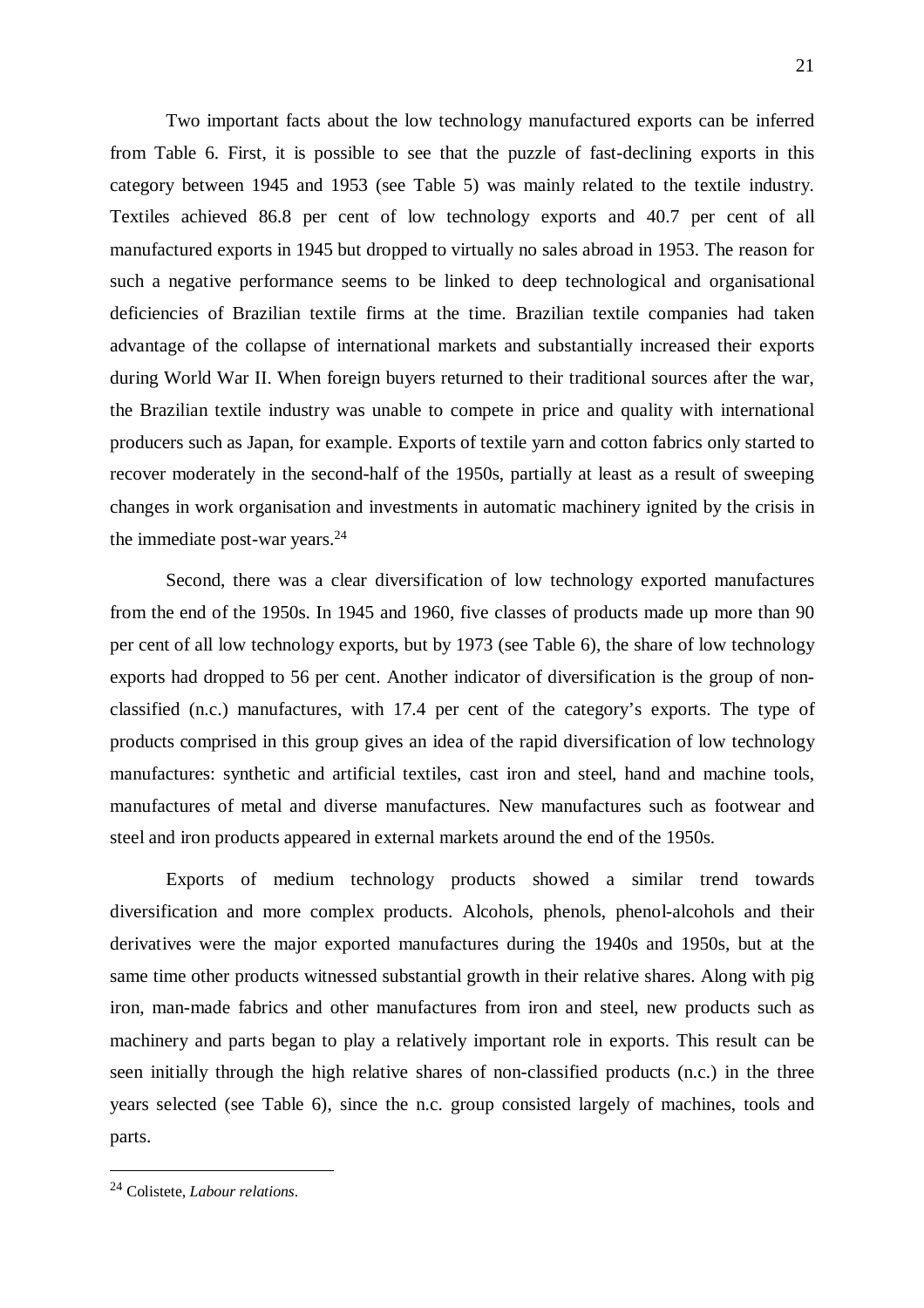It is also possible to identify the performance of individual machinery, tools and parts exports. The data is not detailed enough to make a precise statement about when these goods began to be exported, since most of them were classified as 'other machines and tools' throughout the 1950s. It was only in 1964 that the general statistics adopted a more detailed classification which specified a larger group of machinery and parts exports.<sup>25</sup> Even so, Brazil's export data already recorded exports of textile, leather, food processing and printing machinery and their parts, as well as mechanical handling equipment (lifts and elevators), during the 1950s. Among the exported products which began to be specified in the early 1960s (1961 or 1964), were steam boilers, internal combustion piston engines, non-electric engines and motors, agricultural machinery, paper and pulp machinery, machine-tools, equipment for distributing electricity, passenger motor cars, motor vehicles for transport of goods and materials, and parts and accessories of motor vehicles in general. In all these cases, production processes were sophisticated and required high levels of engineering and designing capabilities, a skilled labour force and an ability to implement, adapt and improve existing technologies.

Finally, exports of high technology manufactures also witnessed diversification despite their low shares in total exports throughout the post-war years. Medicinal and pharmaceutical products were the only high technology goods exported from 1945 onwards. It seems to reflect earlier technological capabilities developed in the production of alkaloids, medicaments, vaccines and the like in Brazil. Apart from such products, only exports of small aircraft were recorded during the 1950s. However, new high technology products came to the fore in the mid-1960s. The most important were office and automatic data processing machines, thermionic, cold and photo-cathode valves, tubes and parts, and rotating electric plants and parts (see Table 6). In addition to these products, there were also exports of telecommunications equipment and parts, electrical power machinery and electrical machinery and apparatus. Like the evidence from other categories, these results seem to indicate an increasing degree of technological complexity in Brazil's manufacturing industry during the post-war years.

<sup>25</sup> IBGE, *Anuário Estatístico*, various years. These data are not shown in the present article and can be supplied by the author on request.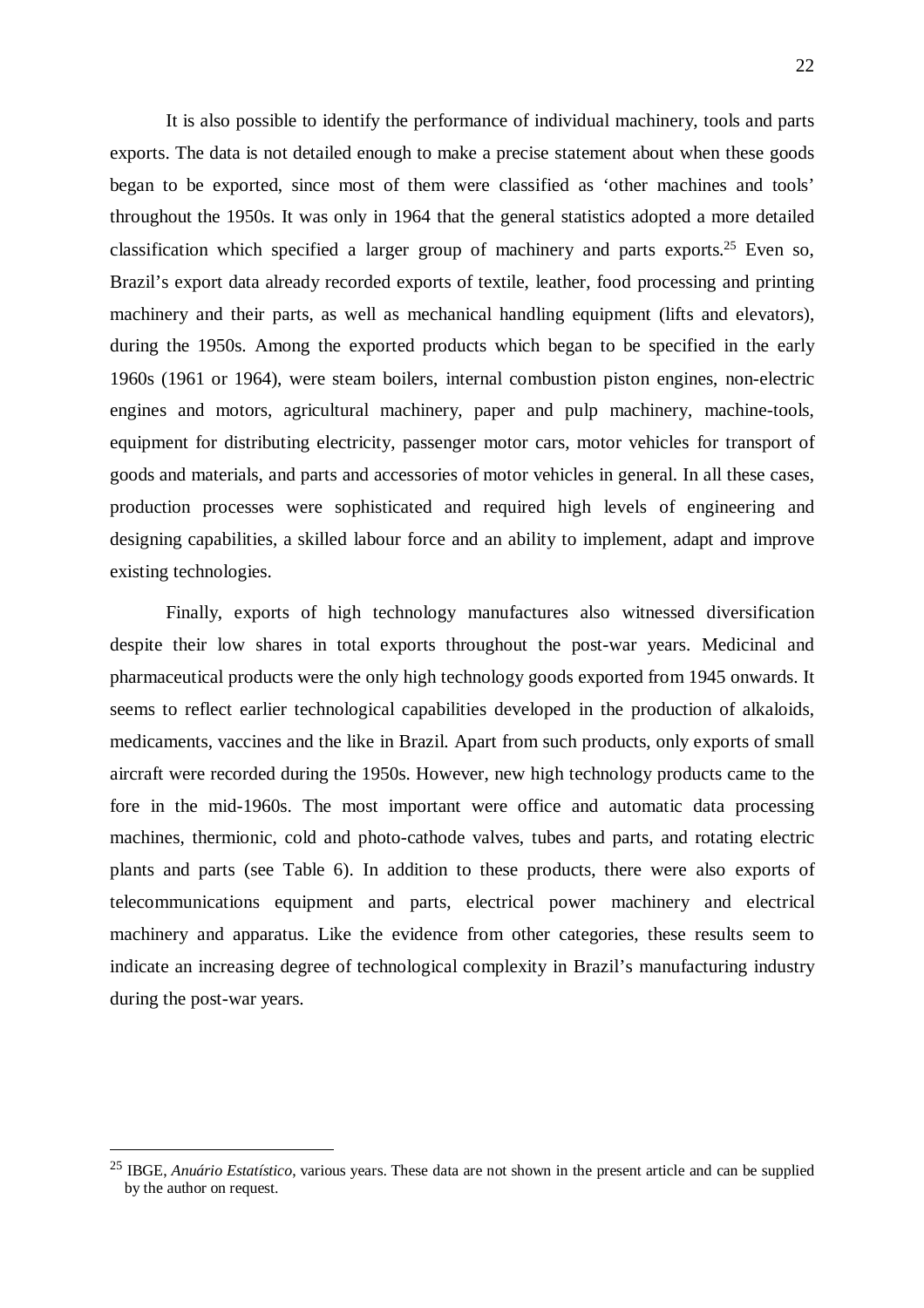# **5. Explaining the results and implications**

There are two main conclusions which can be drawn from the present estimates. First, that import-substituting industrialisation in Brazil during the post-war years was marked by increasing technological sophistication and diversification. Contrary to recent views by economic historians who have assumed technological stagnation as a feature of the inwardlooking model, the evidence points to an ability by local firms to learn, adapt and improve both existing and new products and processes. Second, it is also clear from the estimates presented earlier that the scope of technological change in manufacturing was rather limited. In particular, medium and high technology manufactured exports were still only a small fraction of total exports between 1945 and 1973, which suggests that the industrial structure was predominantly labour intensive, low skill and technologically simple. More importantly, growth rates for more sophisticated manufactured exports were not large enough to change the traditional reliance of the Brazilian economy upon the volatile markets of primary products with very low or no technological content.

The first result can be theoretically explained by the dynamic effects of trade protection on learning. In a world of imperfect markets and changing productive combinations, increasing production by local firms stimulated by trade protection may generate positive externalities in the form of skilled labour and knowledge which spill over into other industries. Accumulated labour and management experience in production also can be an important source of learning and efficiency at factory level. Also, learning may arise from adapting basic products and processes to local uses, and user-producer interactions which provide information about problems and deficiencies of designs and components. Such effects can be illustrated by Figure 1.26

# [introduce figure 1]

At international price *p*\*, domestic supply is given by *OA* and imports by *AB*. A tariff *t* raises the international price to  $p^* + t$ , encourages expansion of domestic production to OC and domestic demand falls to *OD*, so that total imports decline to *CD*. It is precisely the increase in domestic production from *OA* to *OC* which can be associated to the learning

<sup>26</sup> Ray, *Development economics*, pp. 669-72; Rosenberg, *Inside the black box*, chapter 6. Figure 1 is based on Ray, *Development economics*, p. 670.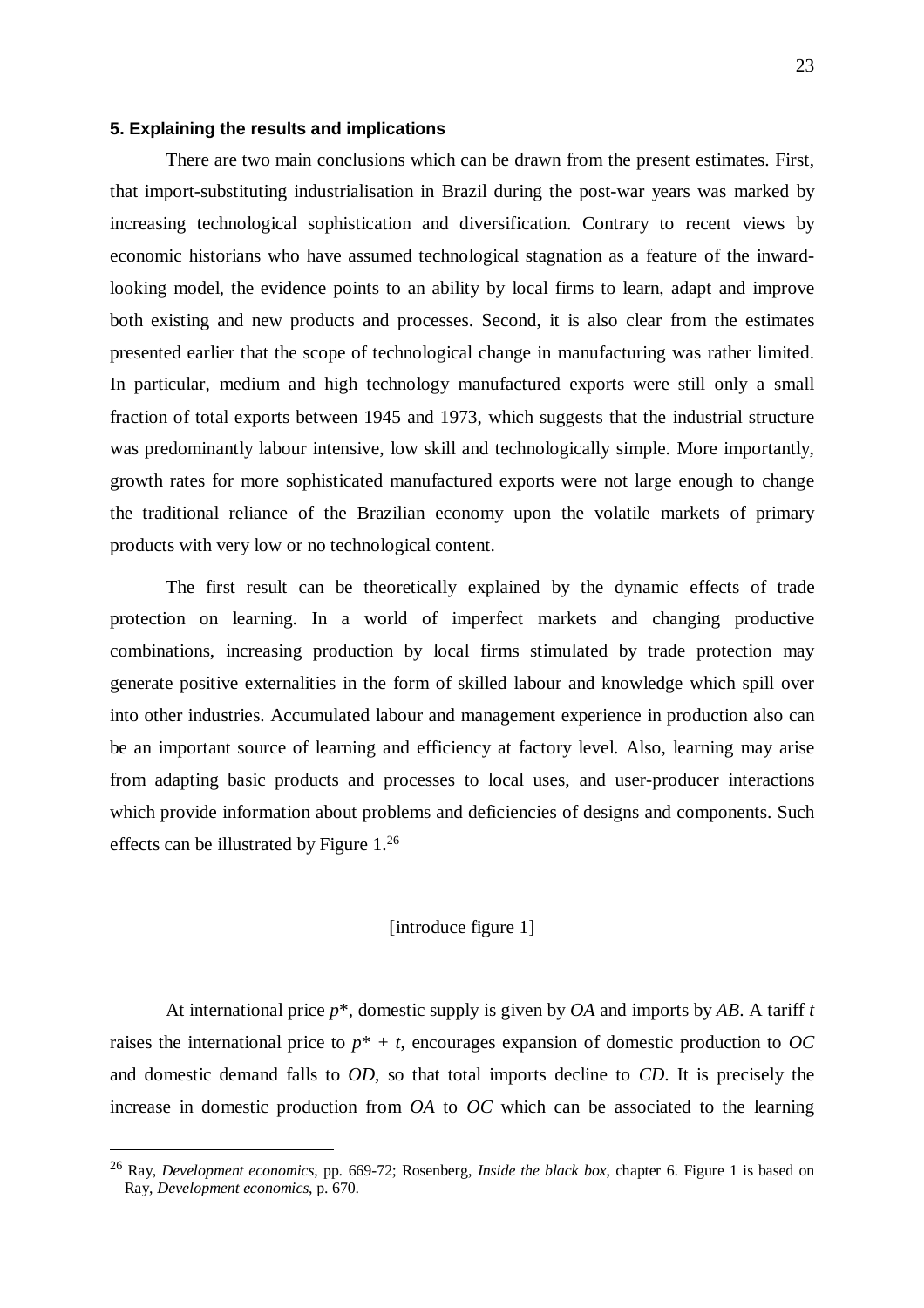effects mentioned before. The static welfare impact of a tariff can be illustrated by the net dead-weight losses resulting from the increase in producer surplus and decline in consumer surplus (the grey areas). The dynamic welfare effects, however, will arise as long as the cost curve shifts to the right as a result of the learning effects on domestic production. If such effects are strong enough, domestic industry can achieve international competitiveness which allows it to export the formerly protected products.

An accurate assessment of these factors in post-war Brazil is still impossible, given the lack of systematic studies at factory level. Even so, qualitative evidence about some industries and firms suggest that there were significant cases of companies which developed learning and technological capabilities during the classic period of import substitution in Brazil. Although such firms are usually historically seen as basically represented by foreign companies, there were substantial domestic learning effects which were then taken up by local producers. A case in point was the vehicle parts industry which emerged during the 1950s. This industry witnessed a boom from the late 1940s, stimulated, first, by successive external crises and import restrictions and, second, by incentives and trade protection provided by the Brazilian government from the early 1950s. The estimated number of firms jumped from 30 in 1946 to 1,300 in 1960. A strategy favoured by local companies was to establish partnerships with foreign companies to import, assimilate and adapt technologies. Metal Leve, for example, was set up in 1950 and started to produce pistons and piston pins with the technical assistance of the German group Mahle. Cofap, established in 1951, made agreements in the following years with American companies to produce piston rings, cylinder parts and dampers. These and other domestic firms adopted a strategy of forging links with foreign companies to enter the marketplace, and then developed their own expertise in engineering, designing, product quality, and distribution. Metal Leve and Cofap engaged in active learning which allowed them to produce high-quality products and to be competitive on both domestic and foreign markets during the following years.<sup>27</sup>

Another example of developing learning capabilities was the machine-tools industry. This sector grew out of simple repair and maintenance shops which diversified into machinery production as a result of import restrictions and increasing domestic demand for capital goods. In 1961, there were approximately 114 establishments employing about 5,000 people in Brazil, turning out a wide range of products such as lathes, shapers, presses, machines for sheets and drilling machines. Local producers engaged in a process of learning in an industry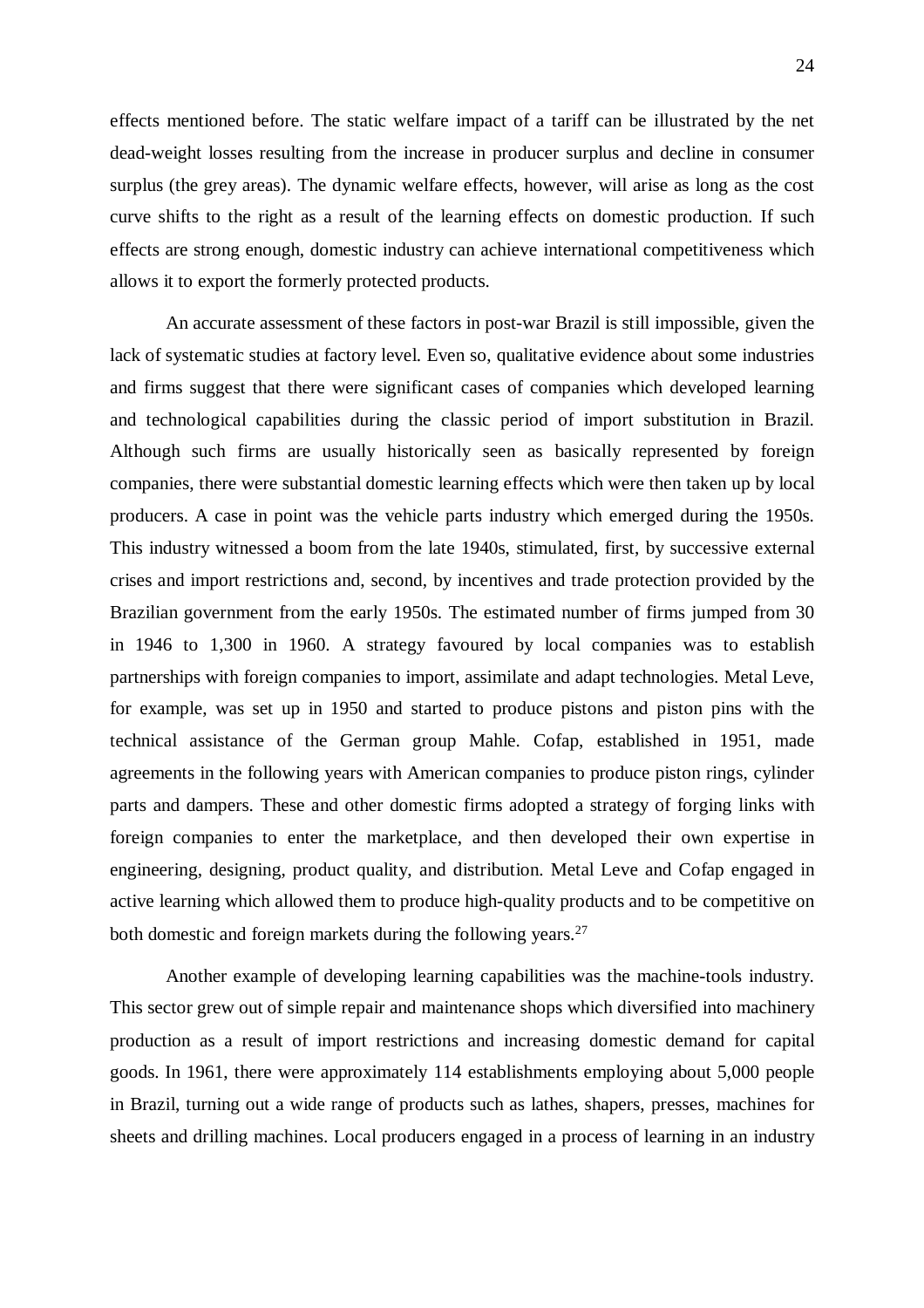which was known for its highly demanding standards of industrial skills, mechanical precision and product quality.28 One example of this is Romi, a former agricultural machinery producer in the 1930s which turned to the production of lathes in the 1940s. The company grew very rapidly during World War II and later, jumping from 120 employees in 1938 to nearly 1,000 in 1944 and to 1,726 in 1957.

Romi´s first patent dates from 1942, and by 1967, there are records of 120 patents registered by the company in Brazil (68.3 per cent), Argentina (8.3 per cent), Germany (8.3 per cent), Britain (5.8 per cent), Italy (4.2 per cent) and the United States (3.3 per cent). These patents were for product improvements such as speed control devices, as well as entirely new models of lathes. Data for 1962-67 indicate that Romi exported an average 22.4 per cent of its lathe production. In the same period, the company's major foreign markets were South America (49.9 per cent), Mexico/Canada (24.7 per cent), Europe (14.1 per cent) and United States (8.6 per cent). $29$ 

Given the successful cases of developing domestic industrial capabilities, why does export data show such a limited drive towards learning and technological development? The answer can lie in the nature of technological innovations. Innovation is a cumulative and interactive phenomenon which relies upon a range of social, institutional and organisational factors. Firms do not engage in incremental or radical innovation in isolation of such social and institutional backgrounds. In particular, innovation capabilities are largely determined by the educational levels of the population, industrial apprenticeship and training systems, public and private spending in R&D, inter-company relations, user-producer interactions and labourmanagement relations both at shop-floor level and in society as a whole.<sup>30</sup>

If innovation capabilities are indeed such a social and institutional phenomenon, Brazil's social and institutional conditions in the post-war years may have been the main reason for the limited technological performance as expressed by export data examined before. Additional quantitative and qualitative evidence can help to make sense of statistical data. Very low literacy rates are a first indicator of the poor social background, and statistics on average years of education for Brazil in 1950 and 1973 are as follows: 2.05 years and 3.77

 <sup>27</sup> Colistete, *Labour relations*, pp. 10 and 125-6.

<sup>28</sup> ECLA, 'Manufacture'.

<sup>29</sup> Relatórios anuais, 1962-1967; Cadastro Padrão, Romi Archives, Santa Bárbara d'Oeste, São Paulo. Data provided by Pollyana Carvalho.

<sup>30</sup> Lundvall, *National systems*. On the role of labour-management relations in innovation, see Lazonick, *Competitive advantage*.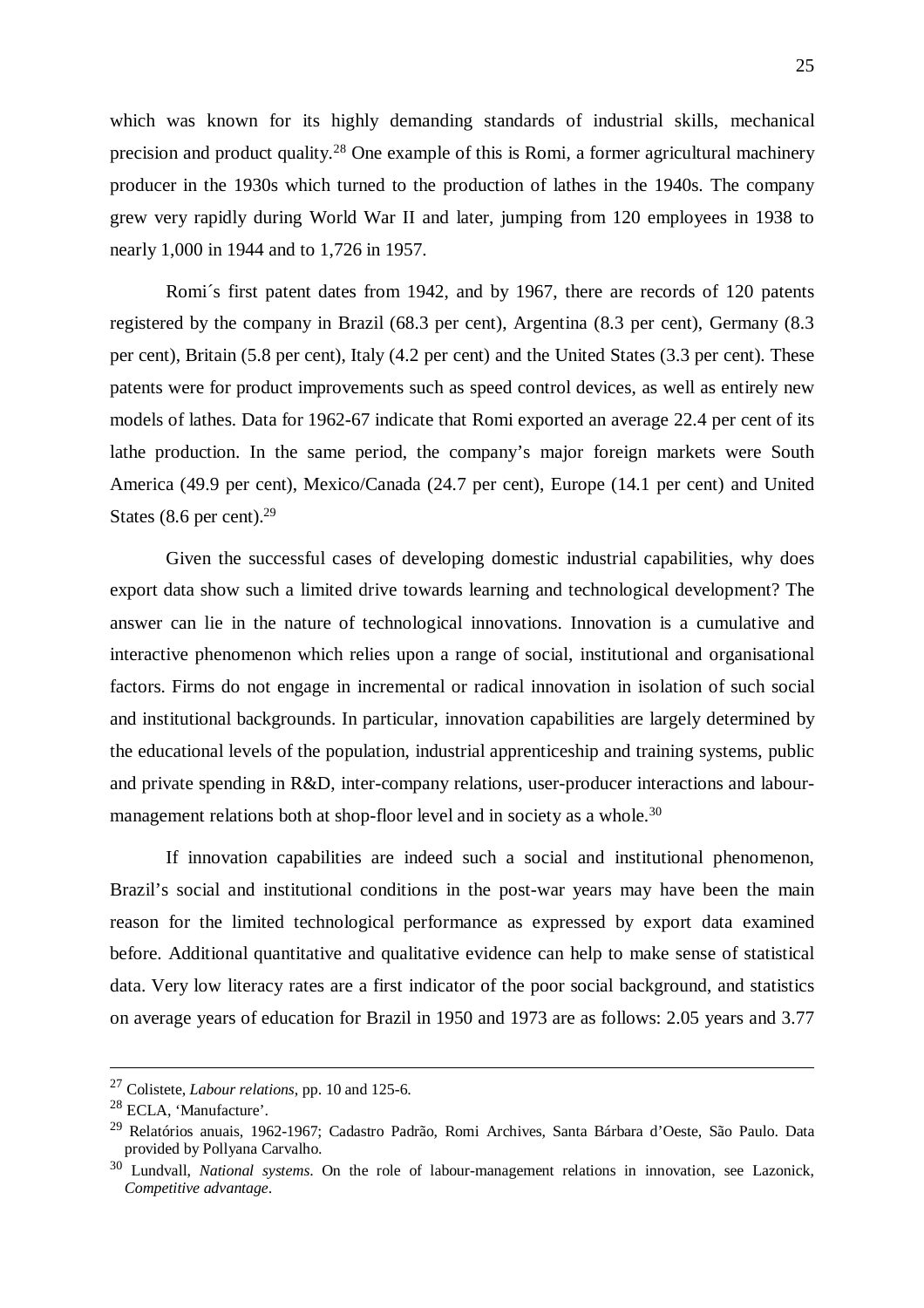years, compared to 9.10 years and 10.74 years in Western Europe, 9.11 years and 12.09 years in Japan, and 3.36 years and 6.82 years in Korea, respectively.<sup>31</sup> Estimates of the number of workers who completed some type of apprenticeship or other programme organised by the National Service of Industry (*Serviço Nacional da Indústria* or SENAI) between 1946 and 1960 never exceeded two per cent of the total industrial workforce in the state of São Paulo, by far the main industrial centre in Brazil.<sup>32</sup> Finally, labour relations in post-war Brazil were highly confrontational and antagonistic, both on the shop-floor and in society at large. Employers held an anti-labour policy which rejected compromise the leftist labour militancy which had taken over official trade unions and helped to mobilise at grassroots levels since 1945, demanding real wage increases and social rights. Together with low wages and poor working conditions, such a confrontational pattern of labour relations seems to have undermined the environment required to produce an improvement of products and processes which could have raised the overall standards of industrial manufacturing in Brazil at the time.33

In the end, a highly heterogeneous industrial structure emerged in post-war Brazil, since only a core group of firms actually succeeded in developing learning capabilities which allowed them to embark in incremental innovation and high-quality production. A clear illustration of this is the vehicle parts industry. Along with successful cases of firms such as Cofap and Metal Leve, the majority of domestic parts producers ended up in replacement markets and low-quality manufacturing.<sup>34</sup> Another example is the machine-tool industry, and a study carried out by ECLA in 1961 found out that only eight out of 90 machine-tool firms in Brazil could be compared to those of industrialised countries. While the leading group showed 'creativity vitality' and were highly efficient by international standards, the remaining firms used antiquated equipment, lacked technical expertise and turned out low-quality products.35 Thus, highly heterogeneous technological capabilities seem to have been a feature of the Brazilian industrial sector in the post-war years. Such an outcome can help explain the apparently contradictory results drawn from data about the technological content of manufactured exports in Brazil, which show evidence of developing learning capabilities and limited technological change.

<sup>31</sup> Maddison, *Monitoring*, p. 77, table 3-12.

<sup>32</sup> Colistete, *Labour relations*, pp. 40-1.

<sup>33</sup> *Ibid.*, chapters 5-6.

<sup>34</sup> Addis, *Taking the wheel*.

<sup>35</sup> ECLA, 'Manufacture', pp. 78-9.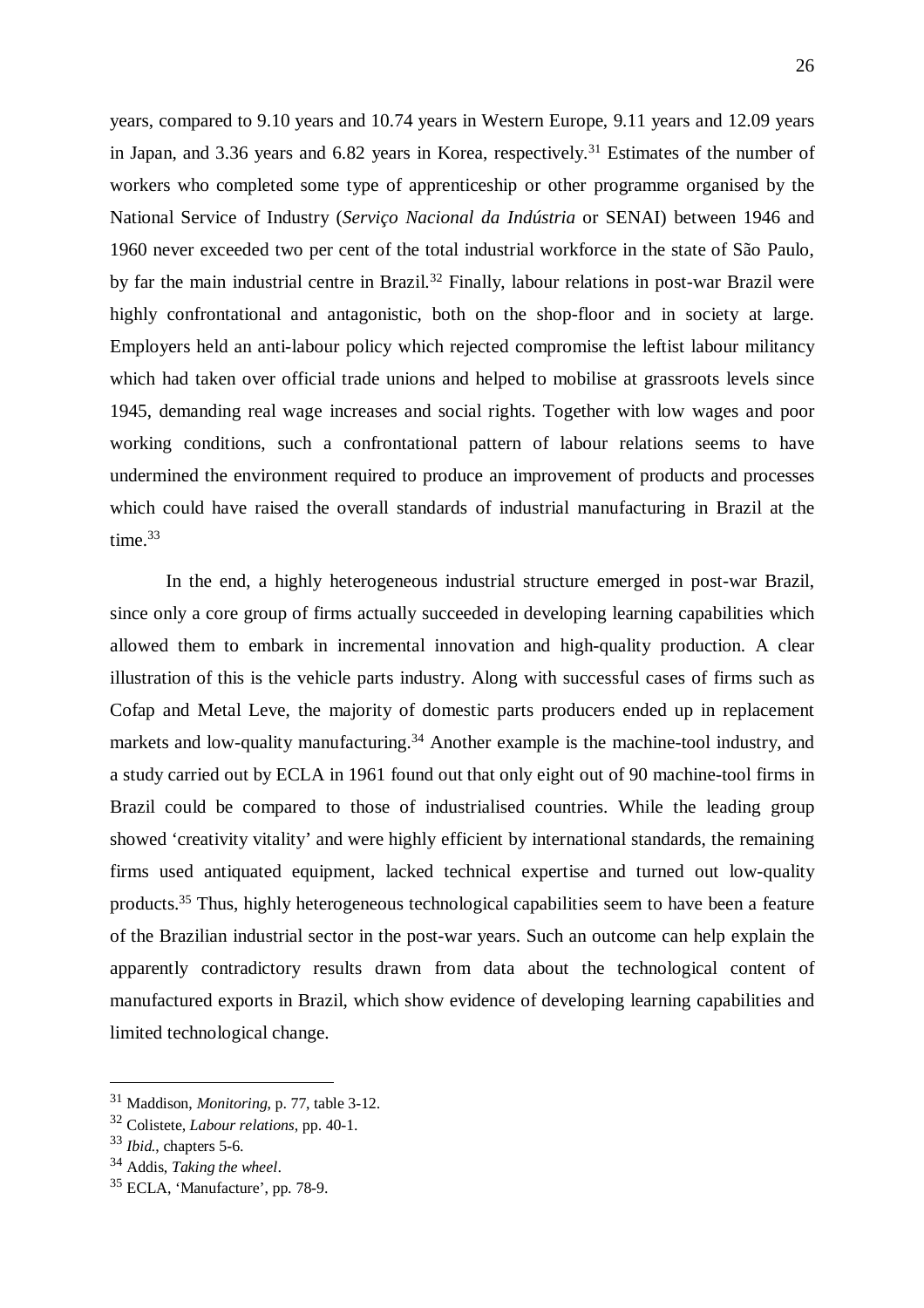#### **5. Conclusions**

Economic historians of import-substituting industrialisation in Brazil have argued that distortions caused by high trade protection ultimately led to technological stagnation. According to this view, in addition to negative effects on social welfare, new industrial countries such as Brazil paid a very high price for their short-term success in economic growth and industrial diversification. Massive distortions, deep-rooted economic inefficiency and lack of technical progress prevented manufactured exports and condemned the country to long-run economic stagnation. Import-substituting industrialisation would then be a failure precisely in that country which until the 1970s had been the most successful late industrialiser in Latin America.

Yet evidence from the technological content of manufactured exports presented before has not confirmed the prediction of technological stagnation. On the contrary, export data indicate an increasing technological diversification of the industrial structure between 1945 and 1973. This result is still more relevant given the policy of indiscriminate trade barriers and import substitution at any cost which reduced the competitive pressure on firms to produce efficiently and, in addition, produced a high bias against exports in manufacturing industries. It seems that the positive effects brought about by domestic production, stimulated by protection, were large enough to make up for the negative impact of the high level of trade barriers adopted at the time. A plausible hypothesis advanced was that externalities and learning effects originated by increasing local production may have acted as a powerful incentive to setting up new and more technologically sophisticated industrial activities.

Export data also suggest that technological progress was limited. However, it is more likely that the negative effects of exceptionally high trade barriers on incentives and efficiency combined with the social and institutional conditions in Brazil in the post-war years, to produce a serious hindrance for incremental improvements of products and processes. The resulting heterogeneous industrial structure became a feature of importsubstituting industrialisation, as only a group of leading firms gained a competitive edge in new and long-established industrial sectors in Brazil.

Even though these results seem plausible, they should be seen only as tentative hypotheses to explain the trends showed in the data. In any case, the present estimates seem to fit better with evidence on firms and industries than the pessimistic view of the importsubstituting industrialisation in Brazil. Rather than technological stagnation, there were firms which engaged in searching for new production structures and products. And rather than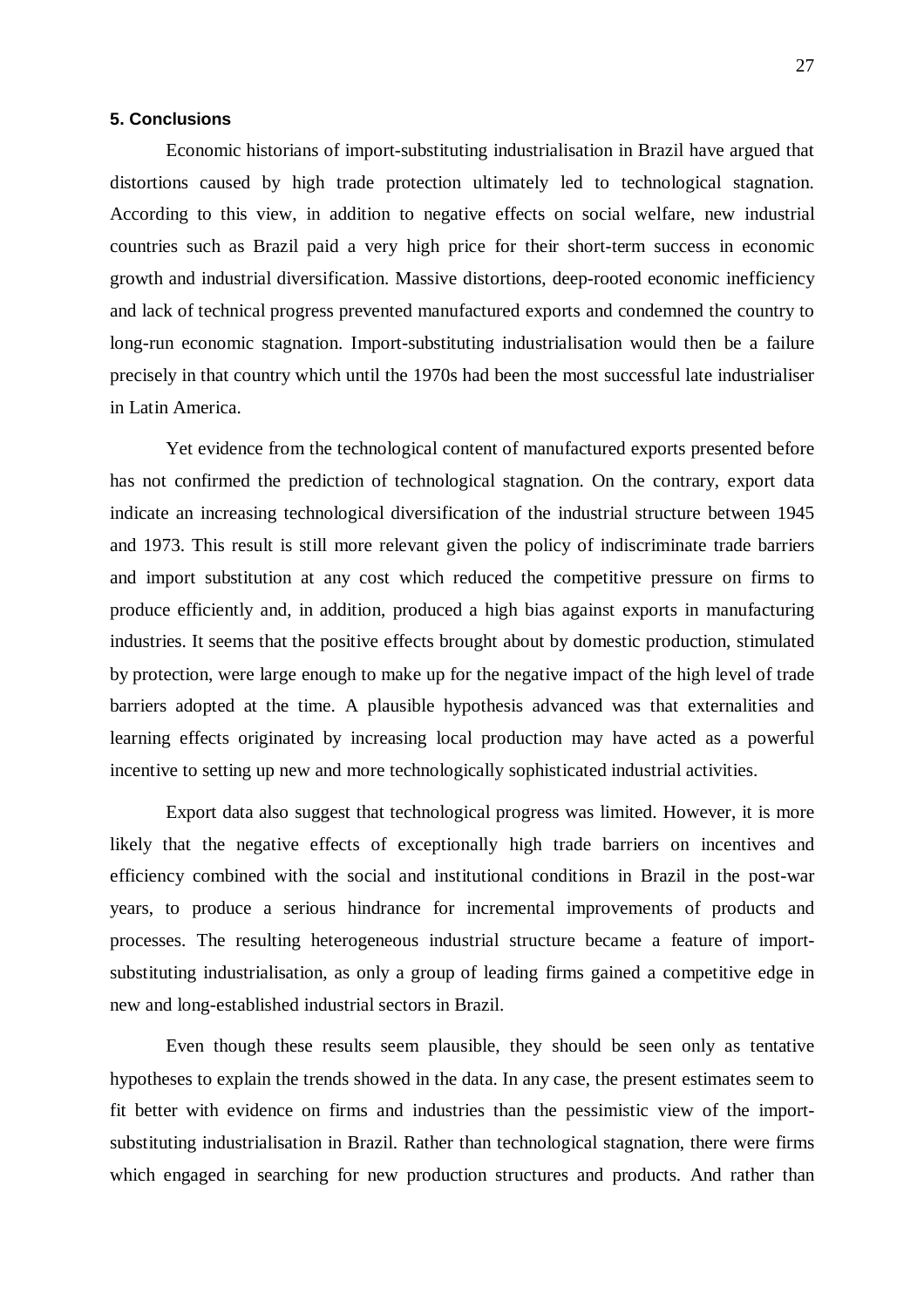failure, there were successful cases and mixed results. If that is true, we should look for new data, methods and perspectives which may help to provide a more historically accurate assessment of post-war industrialisation in Brazil and Latin America.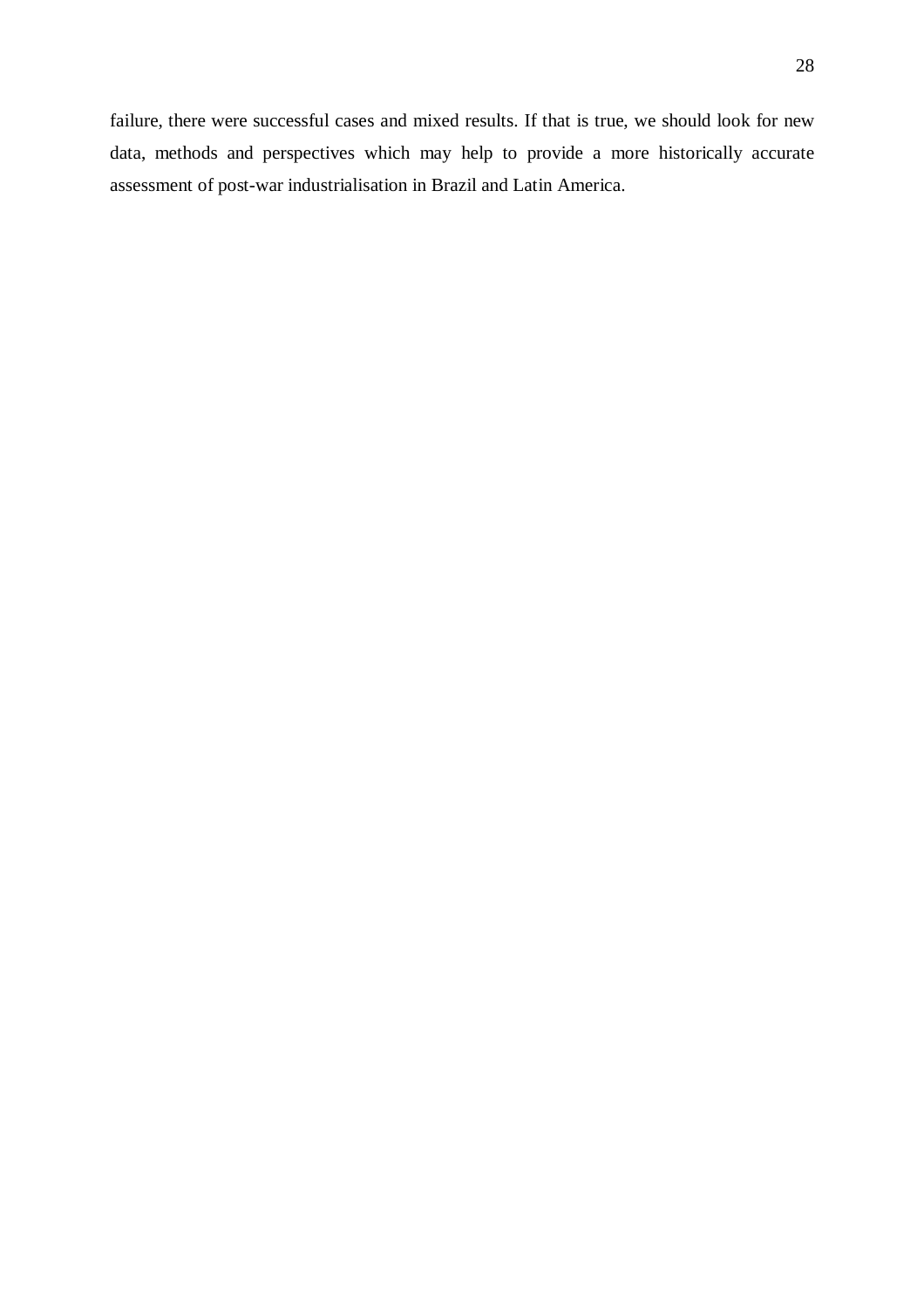# **Appendix A**

# **Technological classification of exports - SITC Rev. 2 (3 digits)**

Primary Products

- 001 Live animals chiefly for food
- 011 Meat, edible meat offals, fresh, chilled or frozen
- 022 Milk and cream
- 025 Eggs and yolks, fresh, dried or otherwise preserved
- 034 Fish, fresh (live or dead), chilled or frozen
- 036 Crustaceans and molluscs, fresh, chilled, frozen etc.
- 041 Wheat (including spelt) and meslin, unmilled
- 042 Rice
- 043 Barley, unmilled
- 044 Maize (corn), unmilled
- 045 Cereals, unmilled ( no wheat, rice, barley or maize)
- 054 Vegetables, fresh, chilled, frozen/preserved; roots, tubers"
- 057 Fruit & nuts (not including oil nuts), fresh or dried
- 071 Coffee and coffee substitutes
- 072 Cocoa
- 074 Tea and mate
- 075 Spices
- 081 Feed stuff for animals (not including unmilled cereals)
- 091 Margarine and shortening
- 121 Tobacco, unmanufactured; tobacco refuse
- 211 Hides and skins (except furskins), raw
- 212 Furskins, raw (including astrakhan, caracul, etc.)
- 222 Oil seeds and oleaginous fruit, whole or broken
- 223 Oils seeds and oleaginous fruit, whole or broken
- 232 Natural rubber latex; nat.rubber & sim.nat. gums
- 244 Cork, natural, raw & waste (including in blocks/sheets)
- 245 Fuel wood (excluding wood waste) and wood charcoal
- 246 Pulpwood (including chips and wood waste)
- 261 Silk
- 263 Cotton
- 268 Wool and other animal hair (excluding wool tops)
- 271 Fertilizers, crude
- 273 Stone, sand and gravel
- 274 Sulphur and unroasted iron pyrites
- 277 Natural abrasives, n.e.s (including industrial diamonds)
- 278 Other crude minerals
- 291 Crude animal materials, n.e.s.
- 292 Crude vegetable materials, n.e.s.
- 322 Coal, lignite and peat
- 333 Petrol.oils, crude, & crude oils obtained from bituminous minerals
- 341 Gas, natural and manufactured
- 681 Silver, platinum & oth.metals of the platinum group
- 682 Copper
- 683 Nickel
- 684 Aluminium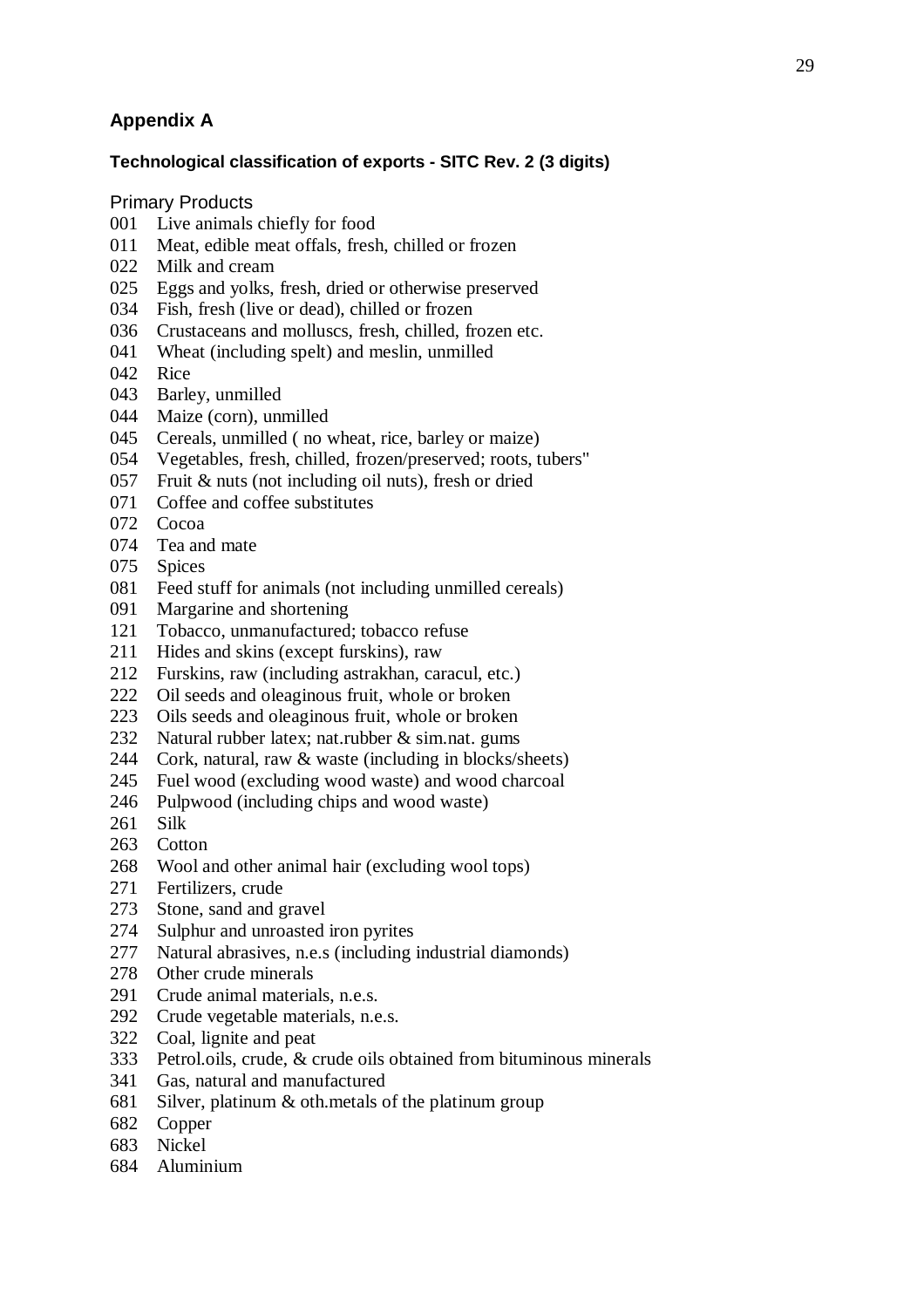- 685 Lead
- 686 Zinc
- 687 Tin
- Resource Based Manufactures
- 012 Meat & edible offals, salted, in brine, dried/smoked
- 014 Meat & edible offals, prep./pres., fish extracts
- 023 Butter
- 024 Cheese and curd
- 035 Fish, dried, salted or in brine smoked fish
- 037 Fish, crustaceans and molluscs, prepared or preserved
- 046 Meal and flour of wheat and flour of meslin
- 047 Other cereal meals and flours
- 048 Cereal preparations & preparations of flour of fruits or vegetables
- 056 Vegetables, roots & tubers, prepared/preserved, n.e.s.
- 058 Fruit, preserved, and fruit preparations
- 061 Sugar and honey
- 062 Sugar confectionery and other sugar preparations
- 073 Chocolate & other food preptions containing cocoa
- 098 Edible products and preparations n.e.s.
- 111 Non alcoholic beverages, n.e.s.
- 112 Alcoholic beverages
- 122 Tobacco manufactured
- 233 Synthetic rubber latex synthetic rubber & reclaimed; waste scrap
- 247 Other wood in the rough or roughly squared
- 248 Wood, simply worked, and railway sleepers of wood
- 251 Pulp and waste paper
- 264 Jute & other textile bast fibres, nes, raw/processed
- 265 Vegetable textile fibres and waste of such fibres
- 269 Old clothing and other old textile articles; rags
- 281 Iron ore and concentrates
- 282 Waste and scrap metal of iron or steel
- 286 Ores and concentrates of uranium and thorium
- 287 Ores and concentrates of base metals, n.e.s.
- 288 Non-ferrous base metal waste and scrap, n.e.s.
- 289 Ores & concentrates of precious metals; waste, scrap
- 323 Briquettes; coke and semi-coke of coal, lignite/peat
- 334 Petroleum products, refined
- 335 Residual petroleum products, nes.& related materials
- 411 Animal oils and fats
- 423 Fixed vegetable oils, soft, crude, refined/purified
- 424 Other fixed vegetable oils, fluid or solid, crude
- 431 Animal & vegetable oils and fats, processed & waxes
- 511 Hydrocarbons nes, & their halogen.& etc.derivatives
- 514 Nitrogen-function compounds
- 515 Organo-inorganic and heterocyclic compounds
- 516 Other organic chemicals
- 522 Inorganic chemical elements, oxides & halogen salts
- 523 Other inorganic chemicals
- 531 Synthetic organic dyestuffs, etc. natural indigo & colour lakes
- 532 Dyeing & tanning extracts; synthetic tanning materials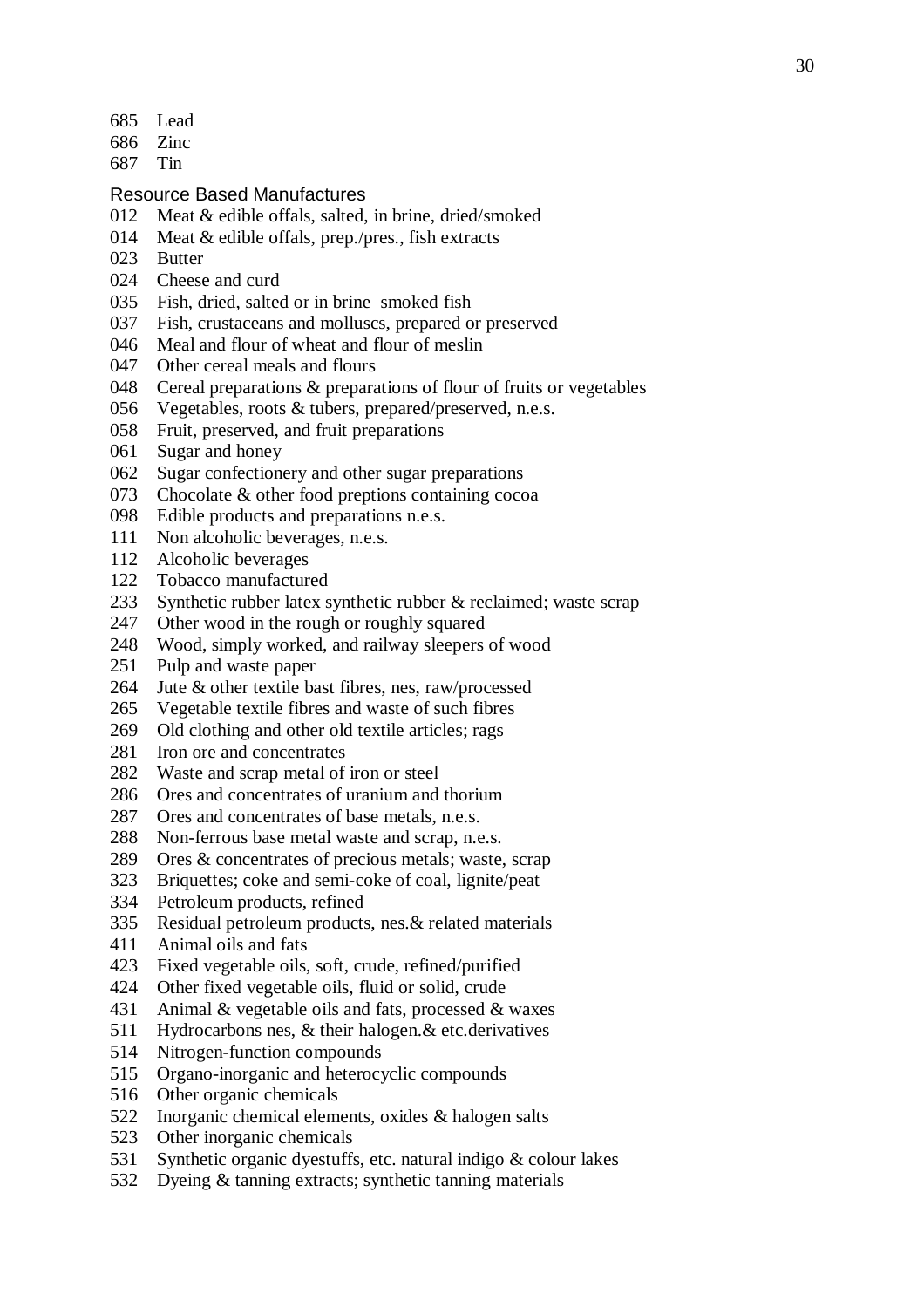- 551 Essential oils, perfume and flavour materials
- 592 Starches, inulin & wheat gluten; albuminoidal subst.
- 621 Materials of rubber (e.g., pastes, plates, sheets, etc)
- 625 Rubber tyres, tyre cases, etc.for wheels
- 628 Articles of rubber, n.e.s.
- 633 Cork manufactures
- 634 Veneers, plywood, improved or reconstituted wood
- 635 Wood manufactures, n.e.s.
- 641 Paper and paperboard
- 661 Lime, cement, and fabricated construction materials
- 662 Clay construct.materials & refractory constr.mater
- 663 Mineral manufactures, n.e.s.
- 664 Glass
- 667 Pearls, precious& semi-prec.stones, unwork./worked
- 688 Uranium depleted in u235 & thorium, & their alloys
- 689 Non-Fer base metals n.e.s.

# Low Technology Manufactures

- 611 Leather
- 612 Manufactures of leather/of composition leather nes
- 613 Furskins, tanned/dressed, pieces/cuttings of furskin
- 642 Paper and paperboard, cut to size or shape
- 651 Textile yarn
- 652 Cotton fabrics, woven
- 654 Textil.fabrics, woven, oth.than cotton/man-made fibr
- 655 Knitted or crocheted fabrics
- 656 Tulle, lace, embroidery, ribbons, & other small wares
- 657 Special textile fabrics and related products
- 658 Made-up articles, wholly/chiefly of text.materials
- 659 Floor coverings, etc.
- 665 Glassware
- 666 Pottery
- 673 Iron and steel bars, rods, angles, shapes & sections
- 674 Universals, plates and sheets, of iron or steel
- 675 Hoop & strip, of iron/steel, hot-rolled/cold-rolled
- 676 Rails and railway track construction material
- 677 Iron/steel wire, wheth/not coated, but not insulated
- 679 Iron & steel castings, forgings & stampings; rough
- 691 Structures & parts of struc.; iron, steel, aluminium
- 692 Metal containers for storage and transport
- 693 Wire products and fencing grills
- 694 Nails, screws, nuts, bolts etc.of iron, steel, copper
- 695 Tools for use in hand or in machines
- 696 Cutlery
- 697 Household equipment of base metal, n.e.s.
- 699 Manufactures of base metal, n.e.s.
- 821 Furniture and parts thereof
- 831 Travel goods, handbags, brief-cases, purses, sheaths
- 842 Outer garments, men's, of textile fabrics
- 843 Outer garments, women's, of textile fabrics
- 844 Under garments of textile fabrics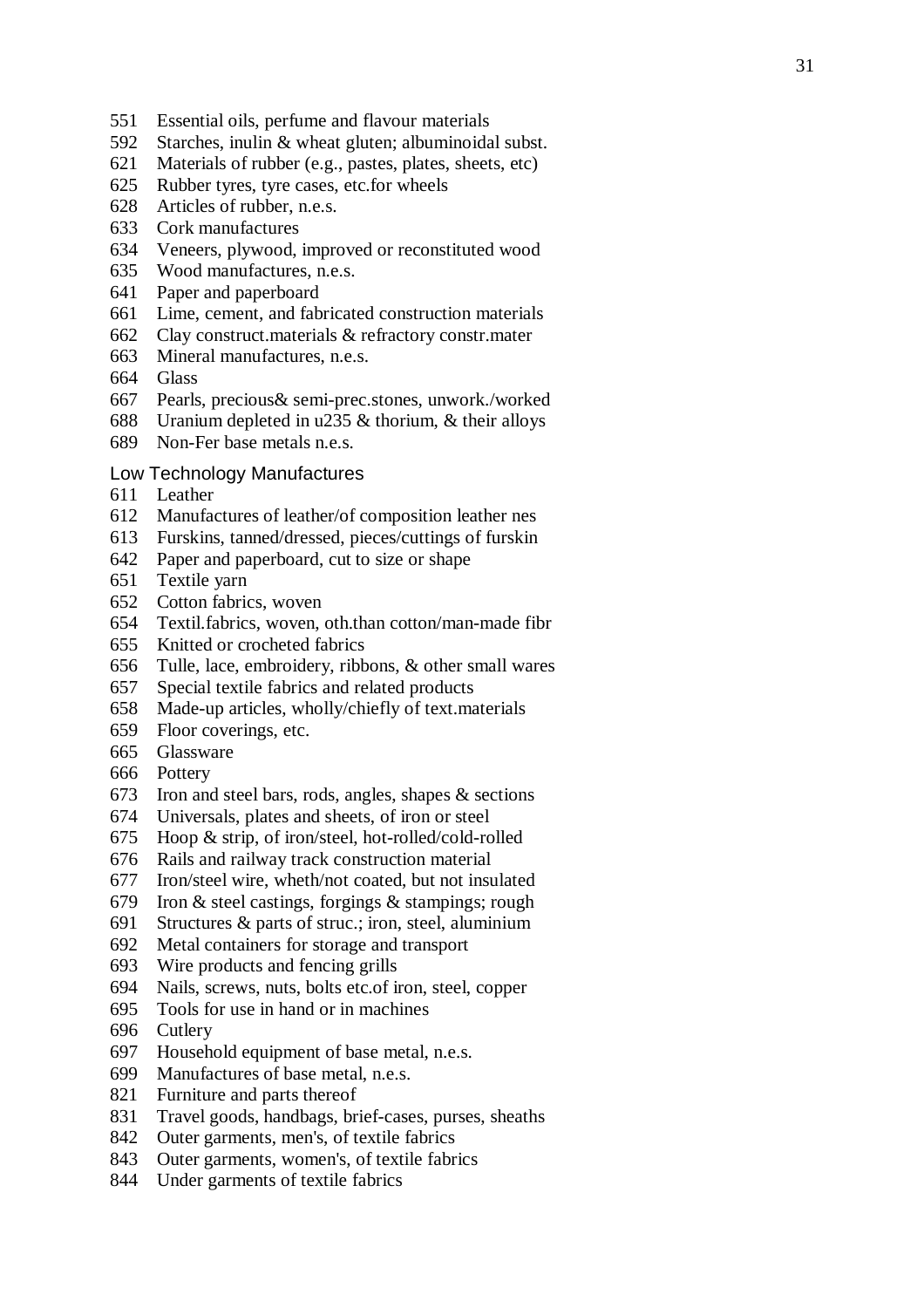- 845 Outer garments and other articles, knitted
- 846 Under garments, knitted or crocheted
- 847 Clothing accessories of textile fabrics
- 848 Art.of apparel & clothing accessories, no textile
- 851 Footwear
- 893 Articles of materials described in division 58
- 894 Baby carriages, toys, games and sporting goods
- 895 Office and stationery supplies, n.e.s.
- 897 Jewellery, goldsmiths and other art. of precious m.
- 898 Musical instruments, parts and accessories
- 899 Other miscellaneous manufactured articles

# Medium Technology Manufactures

- 266 Synthetic fibres suitable for spinning
- 267 Other man-made fibres suitabl.for spinning & waste
- 512 Alcohols, phenols, phenol-alcohols, & their derivat.
- 513 Carboxylic acids, & their anhydrides, halides, etc.
- 533 Pigments, paints, varnishes & related materials
- 553 Perfumery, cosmetics and toilet preparations
- 554 Soap, cleansing and polishing preparations
- 562 Fertilizers, manufactured
- 572 Explosives and pyrotechnic products
- 582 Condensation, polycondensation & polyaddition products
- 583 Polymerization and copolymerization products
- 584 Regenerated cellulose; cellulose nitrate, etc.
- 585 Other artificial resins and plastic materials
- 591 Disinfectants, insecticides, fungicides, weed killers
- 598 Miscellaneous chemical products, n.e.s.
- 653 Fabrics, woven, of man-made fibres
- 671 Pig iron, spiegeleisen, sponge iron, iron or steel
- 672 Ingots and other primary forms, of iron or steel
- 678 Tubes, pipes and fittings, of iron or steel
- 711 Steam & other vapour generating boilers & parts
- 713 Internal combustion piston engines & parts
- 714 Engines & motors, non-electric
- 721 Agricultural machinery and parts
- 722 Tractors fitted or not with power take-offs, etc.
- 723 Civil engineering & contractors plant and parts
- 724 Textile & leather machinery and parts
- 725 Paper & pulp mill mach., mach for manuf.of paper
- 726 Printing & bookbinding mach.and parts
- 727 Food processing machines and parts
- 728 Mach.& equipment specialized for particular ind.
- 736 Mach.tools for working metal or met.carb., parts
- 737 Metal working machinery and parts
- 741 Heating & cooling equipment and parts
- 742 Pumps for liquids, liq.elevators and parts
- 743 Pumps & compressors, fans & blowers, centrifuges
- 744 Mechanical handling equip.and parts
- 745 Other non-electrical mach.tools, apparatus & parts
- 749 Non-electric parts and accessories of machines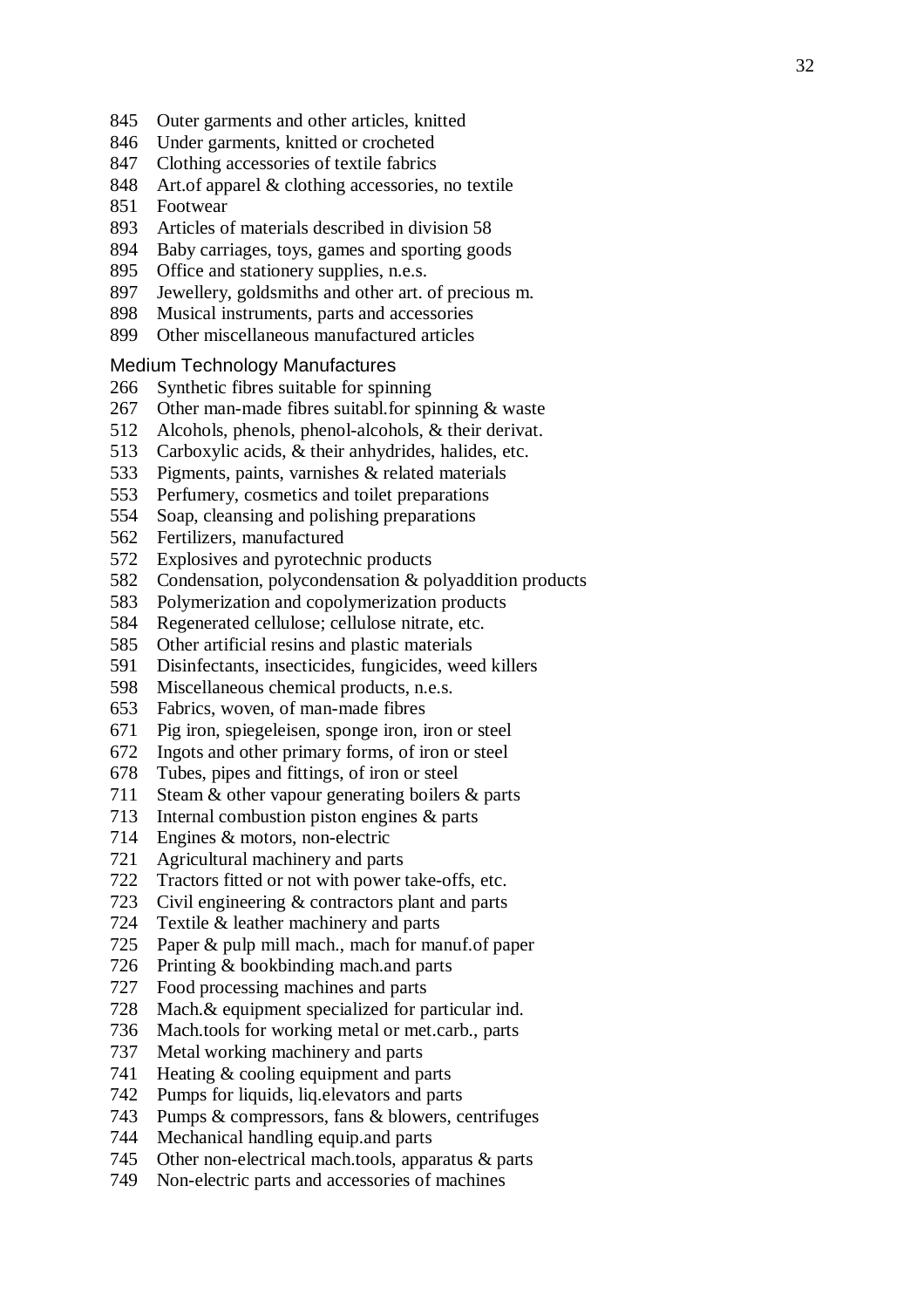- 762 Radio-broadcast receivers
- 763 Gramophones, dictating, sound recorders etc
- 772 Elect.app.such as switches, relays, fuses, plugs etc.
- 773 Equipment for distributing electricity
- 775 Household type, elect.& non-electrical equipment
- 781 Passenger motor cars, for transport of pass.& goods
- 782 Motor vehicles for transport of goods/materials
- 783 Road motor vehicles, n.e.s.
- 784 Parts & accessories of 722--, 781--, 782--, 783--
- 785 Cycles, etc. motorized or not
- 786 Trailers & other vehicles, not motorized
- 791 Railway vehicles & associated equipment
- 793 Ships, boats and floating structures
- 812 Sanitary, plumbing, heating, lighting fixtures
- 872 Medical instruments and appliances
- 873 Meters and counters, n.e.s.
- 882 Photographic & cinematographic supplies
- 884 Optical goods n.e.s.
- 885 Watches and clocks
- 951 Armoured fighting vehicles, arms of war & ammunit.

High Technology Manufactures

- 524 Radio-active and associated materials
- 541 Medicinal and pharmaceutical products
- 712 Steam & other vapour power units, steam engines
- 716 Rotating electric plant and parts
- 718 Other power generating machinery and parts
- 751 Office machines
- 752 Automatic data processing machines & units thereof
- 759 Parts of and accessories suitable for 751--or 752-
- 761 Television receivers
- 764 Telecommunications equipment and parts
- 771 Electric power machinery and parts thereof
- 774 Electric apparatus for medical purposes, (radiolog)
- 776 Thermionic, cold & photo-cathode valves, tubes, parts
- 778 Electrical machinery and apparatus, n.e.s.
- 792 Aircraft & associated equipment and parts
- 871 Optical instruments and apparatus
- 874 Measuring, checking, analysing instruments
- 881 Photographic apparatus and equipment, n.e.s.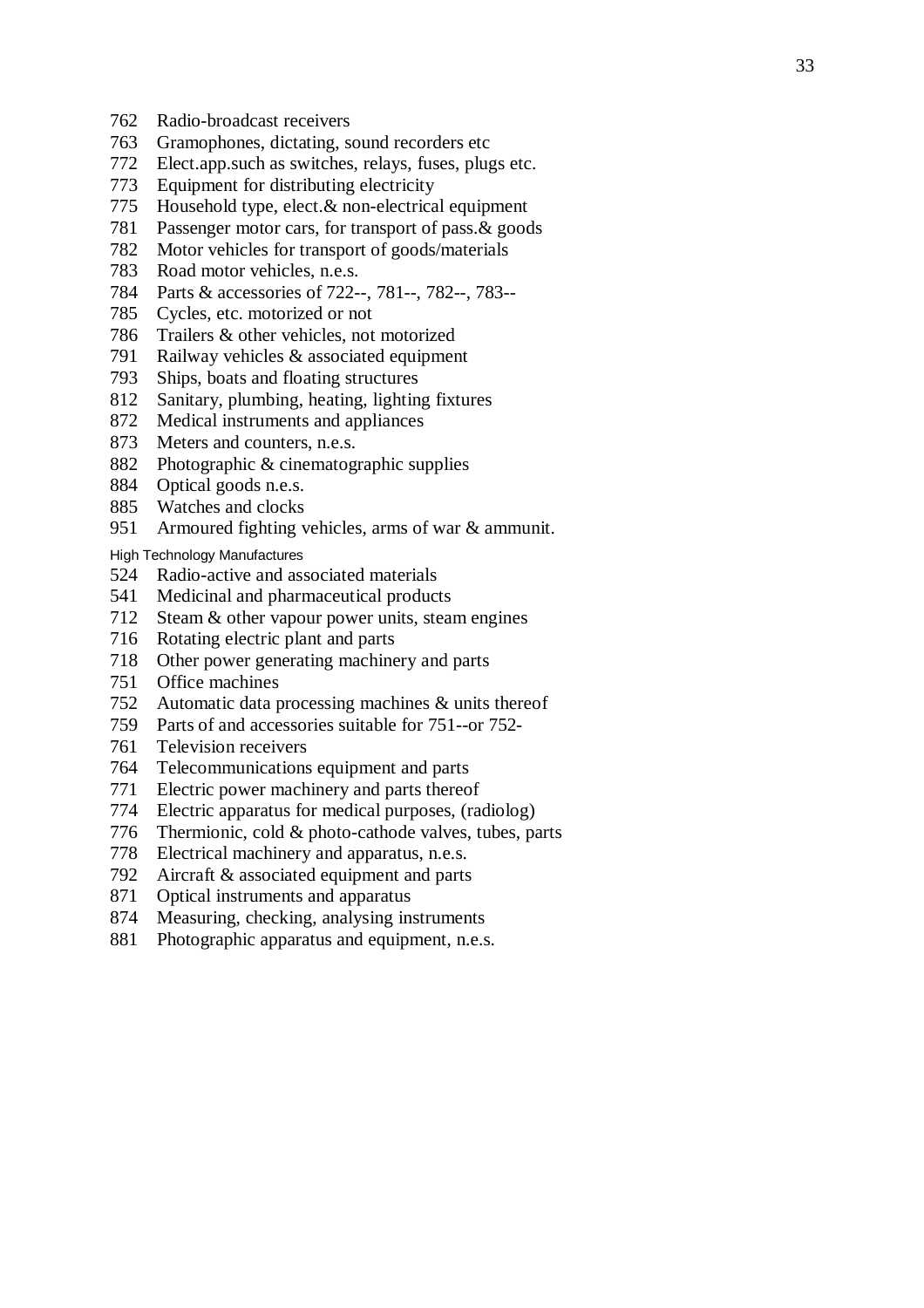# **Appendix B**

|      |           |                |            | Medium       |            |                |
|------|-----------|----------------|------------|--------------|------------|----------------|
| Year | Primary   | Resource Based | Low        | Technology   | High       | Total          |
|      | Products  | Manufactures   | Technology | Manufactures | Technology | <b>Exports</b> |
| 1945 | 853,543   | 207,957        | 221,056    | 29,433       | 12,214     | 1,324,204      |
| 1946 | 1,239,721 | 270,726        | 113,224    | 17,130       | 10,534     | 1,651,335      |
| 1947 | 1,295,674 | 218,210        | 119,130    | 17,303       | 5,940      | 1,656,256      |
| 1949 | 1,324,220 | 156,028        | 46,319     | 10,065       | 3,936      | 1,540,567      |
| 1950 | 1,630,953 | 167,740        | 20,854     | 3,521        | 2,738      | 1,825,805      |
| 1951 | 1,869,281 | 208,432        | 39,587     | 11,224       | 2,312      | 2,130,837      |
| 1953 | 1,786,418 | 198,574        | 2,055      | 4,084        | 768        | 1,991,899      |
| 1954 | 1,591,005 | 141,480        | 994        | 4,061        | 617        | 1,738,158      |
| 1955 | 1,513,962 | 257,835        | 3,273      | 8,201        | 533        | 1,783,804      |
| 1956 | 1,604,017 | 174,362        | 3,422      | 13,256       | 369        | 1,795,426      |
| 1957 | 1,296,309 | 322,575        | 3,276      | 10,208       | 1,030      | 1,633,397      |
| 1958 | 1,097,211 | 327,934        | 5,472      | 6,364        | 1,310      | 1,438,291      |
| 1959 | 1,137,823 | 326,499        | 5,102      | 6,091        | 1,031      | 1,476,546      |
| 1960 | 1,110,524 | 327,323        | 9,190      | 8,277        | 844        | 1,456,158      |
| 1961 | 1,214,657 | 389,759        | 5,644      | 25,535       | 4,060      | 1,639,654      |
| 1962 | 1,064,820 | 313,766        | 4,954      | 23,305       | 3,795      | 1,410,640      |
| 1963 | 1,233,423 | 367,456        | 7,062      | 24,788       | 5,084      | 1,637,815      |
| 1964 | 1,231,027 | 360,472        | 21,158     | 43,649       | 6,334      | 1,662,640      |
| 1965 | 1,243,457 | 442,855        | 53,128     | 58,257       | 9,227      | 1,806,924      |
| 1966 | 1,347,538 | 446,504        | 52,985     | 48,072       | 14,641     | 1,909,741      |
| 1967 | 1,234,626 | 419,019        | 58,849     | 66,978       | 27,748     | 1,807,221      |
| 1968 | 1,369,047 | 512,308        | 49,091     | 55,627       | 25,392     | 2,011,465      |
| 1969 | 1,584,444 | 598,184        | 71,863     | 71,745       | 32,433     | 2,358,668      |
| 1970 | 1,707,125 | 704,767        | 124,954    | 119,001      | 46,987     | 2,702,834      |
| 1971 | 1,556,822 | 842,102        | 132,579    | 143,594      | 46,405     | 2,721,501      |
| 1972 | 1,987,814 | 1,117,307      | 266,679    | 240,813      | 45,147     | 3,657,760      |
| 1973 | 2,667,215 | 1,520,332      | 380,286    | 334,096      | 56,726     | 4,958,655      |

Table 1. Exports classified by technological categories, Brazil, 1945-1973 (US\$ dollars at 1970 prices)

Sources: IBGE, *Anuário estatístico*, various years.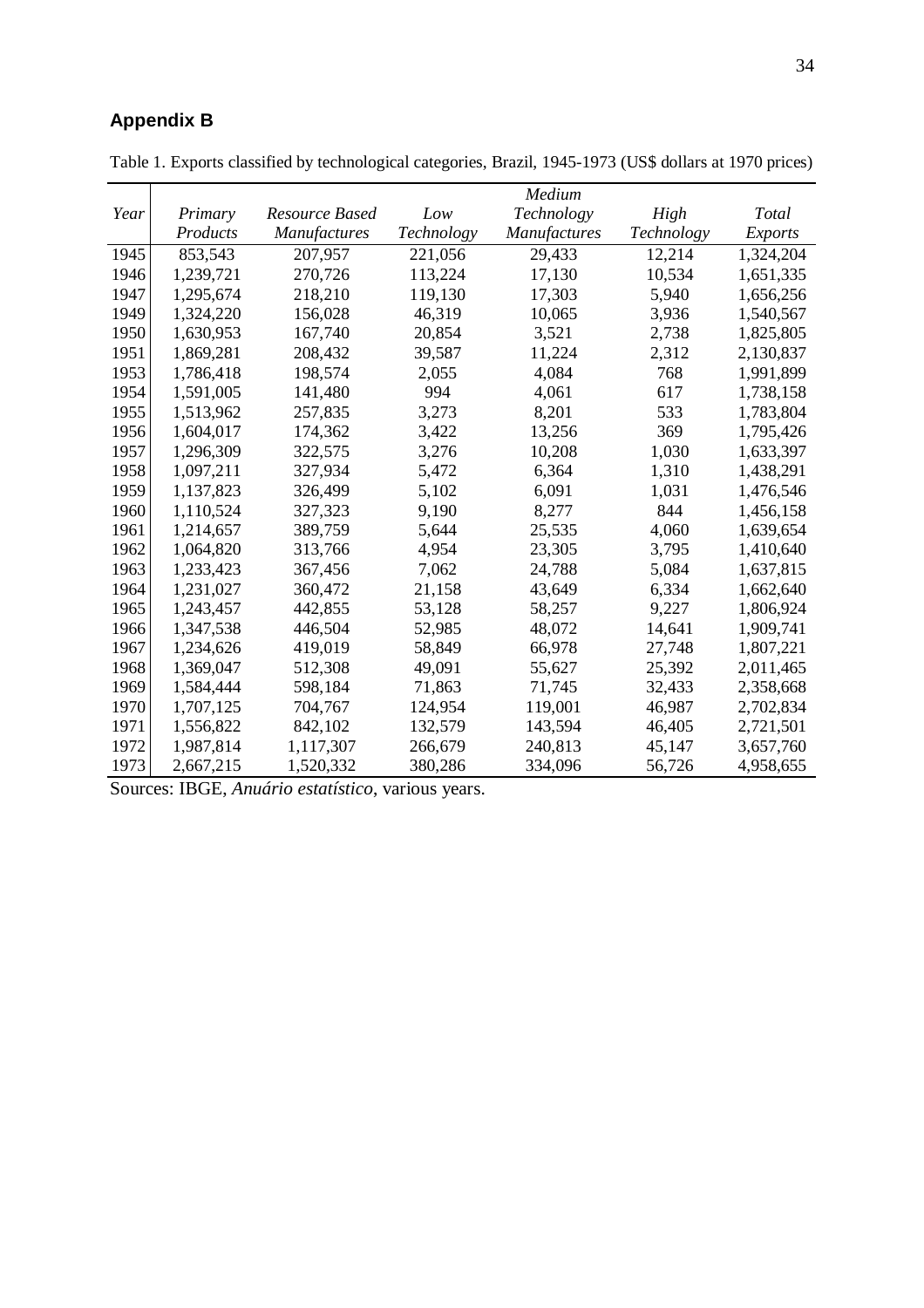# **Bibliography**

Abreu, M. and Verner, D. *Long-term Brazilian economic growth, 1930-1964* (Paris, OECD, 1997).

Addis, C., *Taking the wheel. Auto parts firms and the political economy of industrialization in Brazil* (Phildadelphia, Penn State University Press, 1999).

'As exportações brasileiras e a concorrência internacional', *Conjuntura Econômica*, x (1956), pp. 11-4.

Balassa, B. *et alli*, eds, *The structure of protection in developing countries* (Maryland, John Hopkins University Press, 1971).

Balassa, B., 'Evaluation of the system of protection', in Balassa, B. *et alli*, eds, *The structure of protection in developing countries* (Maryland, John Hopkins University Press, 1971).

Balassa, B., 'Nominal and effective protection in seven countries', in Balassa, B. *et alli*, eds, *The structure of protection in developing countries* (Maryland, John Hopkins University Press, 1971).

Bergsman, J., *Brazil - Industrialization and trade policies* (Oxford, Oxford University Press, 1970).

Bergsman, J. and Malan, P., 'The structure of protection in Brazil', in Balassa, B. *et al.*, *The structure of protection in developing countries* (Maryland, John Hopkins University Press, 1971).

Bulmer-Thomas, V., *The economic history of Latin America since Independence* (Cambridge, Cambridge University Press, 1994).

Colistete, R., *Labour relations and industrial performance in Brazil. Greater São Paulo, 1945-1960* (Houndmills, Palgrave/Macmillan, 2001).

Dalum, B., 'Export specialisation, structural competitiveness and National Systems of Innovation, in Lundvall, B., ed., *National Systems of Innovation. Towards a theory of innovation and interactive learning* (London, Pinter, 1992).

Doellinger, C. *et al.*, *Transformação da estrutura das exportações brasileiras, 1964-70* (Rio de Janeiro, Ipea/Inpes, 1973).

ECLA, 'The manufacture of machine tools in Brazil', in United Nations, *Development of metalworking industries in developing countries* (New York, United Nations, 1969).

IBGE, *Estatísticas históricas do Brasil* (2nd ed., Rio de Janeiro, IBGE, 1990).

IBGE, *Anuário Estatístico do Brasil* (Rio de Janeiro, various years).

Lall, S., 'The technological structure and performance of developing country manufactured exports, 1985-1998', *Queen Elizabeth House Working Papers*, 44 (2000).

Lazonick, W., *Competitive advantage on the shop floor* (Cambridge, Harvard University Press, 1990).

Link, A., *Technological change and productivity growth* (London, Harwood Academic, 1987).

Lundvall, B., ed., *National Systems of Innovation. Towards a theory of innovation and interactive learning* (London, Pinter, 1992).

Macario, S., 'Protectionism and industrialization in Latin America', *Economic Bulletin for*